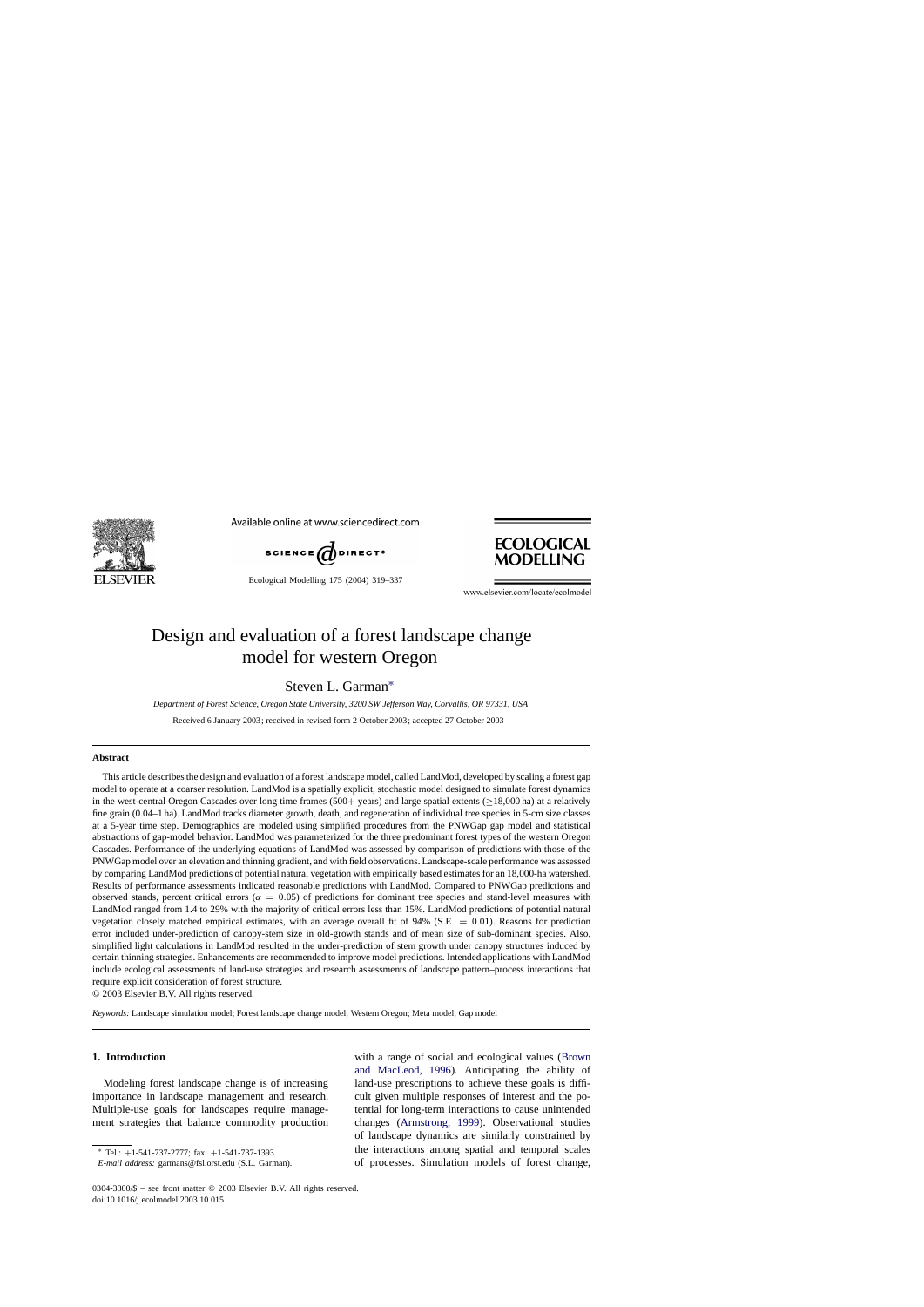however, offer a structured approach to forecast a range of responses and their interactions, and to evaluate assumptions related to complex pattern–process interactions [\(Mladenoff and He, 1999\).](#page-18-0)

Modeling forest change in support of landscape management and research on public lands in the Pacific Northwest (PNW) region of the United States is especially challenging. Recent adoption of ecosystem-management goals requires development of strategies that promote ecological attributes while providing for timber extraction [\(FEMAT, 1993\)](#page-17-0). Management alternatives under consideration include retention of structural components such as green trees and dead wood ([Swanson and Franklin,](#page-18-0) [1992\),](#page-18-0) variable patterns (aggregated, dispersed) and sizes (0.25–1 ha) of retention patches, variable harvest-rotation lengths (80–200+ years), and the development of late-successional (200+ years) forest reserves within managed watersheds ([FEMAT, 1993\).](#page-17-0) Inherent in these alternatives are specific objectives for stand structure (i.e. tree sizes and densities) and composition. Research efforts in support of ecosystem management seek to understand the role of stand structure on key processes operating at various scales, and the response of processes to disturbance-induced changes in landscape pattern ([Swanson, 1997\).](#page-18-0) Accommodating these multiple objectives requires a forest change simulator that: (1) explicitly simulates forest structure and composition over a broad range of forest ages, (2) simulates forest conditions at fine spatial scales, and (3) incorporates forest landscape processes (e.g. disturbance, seed dispersal) [\(Garman](#page-17-0) [et al., 1995b\).](#page-17-0)

Existing forest landscape simulators satisfy some but not all of these requirements. Simulators designed for forest-management planning provide detailed projections of species-level dynamics using growth and yield models (e.g. [Crookston and Havis, 2002;](#page-17-0) [Sessions et al., 1999\).](#page-17-0) However, these simulators are limited to stand ages of commercial harvest rotations (<120 years), use relatively large (>5 ha) operational spatial units, and do not consider interactions among forest patches such as tree-seed dispersal. Ecological simulators model forest change over long time frames and in response to landscape processes, but use either large spatial grains or do not explicitly model forest structure. Simulators based on integrated tree and ecosystem models use large operational units as the spatial grain (e.g. [Chertov et al., 2002\)](#page-17-0), or simulate a small sample plot to represent the conditions of an entire stand (e.g. [Keane et al., 1996b\).](#page-18-0) Ecological simulators that explicitly model forest change at fine spatial scales tend to use simplified representations of forest conditions. Many simulators characterize forests as a set number of discrete states (e.g. successional classes, dominant forest-canopy species), and model transitions among states in response to disturbance frequency and intensity (e.g. [Acevedo et al.,](#page-17-0) [1995; Keane et al., 1996a, 2002; Yemshanov and](#page-17-0) [Perera, 2002\).](#page-17-0) Simulators that model complex interactions among individual tree species and large-scale, disturbance processes track species age or age classes instead of tree density and size [\(He and Mladenoff,](#page-18-0) [1999; Roberts and Betz, 1999; Li, 2002\).](#page-18-0) These simulators indirectly estimate structure information from empirical age–class relationships ([Li, 2000; Gustafson](#page-18-0) [et al., 2000\).](#page-18-0)

The ability to explicitly simulate fine-scale, forest structure over a landscape has been explored with meta-model variants of forest gap models ([Urban](#page-18-0) [et al., 1999\).](#page-18-0) Gap models simulate species-level dynamics on small forest plots over long time periods, and are used to evaluate stand-level management alternatives in the PNW region ([Hansen et al., 1995\)](#page-18-0). Computational requirements of gap models limit their ability to simulate landscapes in a spatially explicit manner. Recent efforts by [Urban et al. \(1999\),](#page-18-0) however, have shown how meta-model approaches can scale gap models to operate at the landscape level. In these approaches, scaling is primarily achieved by statistical representation of gap-model behavior and of input variables. The scaling of gap models to operate at a landscape scale has several advantages: (1) the landscape variant capitalizes on the detail provided by models designed and tested at the level of conventional knowledge (i.e. stand-level), (2) the finer-scale model can be scaled to variable resolutions based on application needs, and (3) a conceptual and empirical linkage is maintained between the landscape variant and the finer-scale model ([Urban et al., 1999\)](#page-18-0). Additionally, the simplified structure of meta-model variants of gap models facilitates the incorporation of key landscape processes, such as seed dispersal and disturbance.

This article describes the design and evaluation of a landscape model developed from a forest gap model using the meta-model scaling concepts initiated by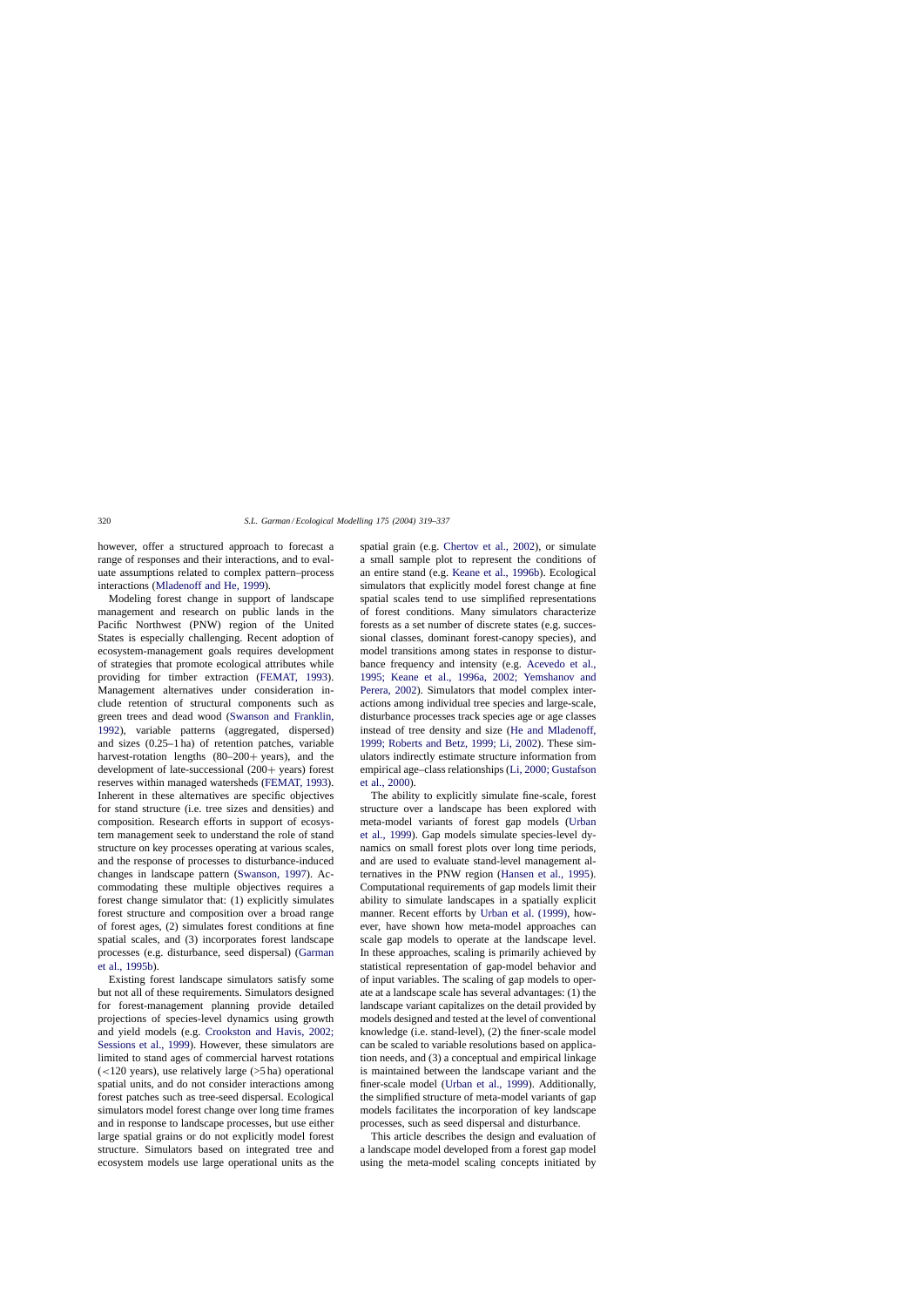[Urban et al. \(1999\)](#page-18-0). The landscape model, called LandMod, is a spatially explicit, stochastic simulator designed to project forest dynamics in the west-central Oregon Cascades over long time frames (500+ years) and large spatial extents  $(\geq 18,000 \text{ ha})$  at relatively fine spatial scales (0.04–1.0 ha). The basis of Land-Mod is the PNWGap model (formerly ZELIG.PNW 3.0) that has been used to evaluate long-term, ecological implications of forest-management strategies in the PNW region ([Garman et al., 2003\).](#page-17-0) The ability of LandMod to reproduce gap-model dynamics and empirical observations was assessed through a series of comparisons between the two models and with empirical observations.

# **2. Methods**

# *2.1. PNWGap overview*

PNWGap is a variant of the ZELIG gap model ([Urban, 1993\).](#page-18-0) Models have the same demographic equations and algorithms, but PNWGap includes modules for simulating coarse-woody debris and forest-management strategies, and an option for simulating seed dispersal. Detailed descriptions of gap-model structure, model corroboration, and examples of applications with the PNW versions of ZELIG are reported in [Urban \(1993\),](#page-18-0) [Urban et al. \(1993,](#page-18-0) [1999\),](#page-18-0) [Hansen et al. \(1995\),](#page-18-0) [Goslin \(2000\),](#page-17-0) [Busing](#page-17-0) [and Garman \(2002\),](#page-17-0) and [Garman et al. \(1992, 2003\).](#page-17-0) In short, PNWGap simulates the annual establishment, diameter growth, and mortality of individual trees on a small model plot (0.04 ha). Dynamics are based on species' maximum potential rates of demographic processes, which are subsequently reduced as plot-level light conditions, soil moisture or productivity, and ambient temperature deviate from optimal levels. Deviation from optimal levels for each environmental factor (i.e. available light, soil moisture and productivity, temperature) is derived from species-specific response curves as a scaled (0–1) reduction factor. The product of scaled reduction factors is used to constrain maximum tree growth and regeneration. Maximum diameter growth is a function of diameter and leaf area and is deterministic. Two types of mortality are modeled, both of which are implemented as stochastic processes. Ambient mortality is a low

baseline rate of tree death emulating processes unrelated to resource competition, and is estimated from species' maximum longevity. Stress-related mortality results from lack of vigor due to resource limitations (i.e. shading, drought), and is invoked when a tree fails to achieve a minimum growth threshold. Regeneration is keyed to seed source, available growing space, and environmental conditions. Species enter a plot as seedlings which are tracked separately from trees for 6 years and subjected to annual mortality. Seedlings surviving to the end of the sixth year are established as small trees. Annual weather conditions are generated as a stochastic process using empirical or estimated means and standard deviations of monthly values for precipitation, temperature, and mean daily solar radiation. Because PNWGap is a stochastic model, replicates of simulations are used to derive an average trajectory of forest dynamics.

Applications with PNWGap employ a grid of model plots to simulate spatial interactions and pattern within a forested stand. Spatial interaction primarily occurs through shading, where the stature of trees on neighboring plots influences light levels on a model plot. When the seed-dispersal option is selected, regeneration also is determined from spatial interactions. Inseeding composition is based on distance-weighted densities of sexually mature stems on the focal and surrounding plots. Diameter at breast height (DBH) serves as a surrogate for sexual maturity [\(Burns and Honkala, 1990\)](#page-17-0). Additionally, seed recruitment levels from areas adjacent to the simulated stand can be specified. Soil conditions (i.e. total depth, water-retention capacity) can be varied among plots on a grid. Within-stand pattern develops in response to differences in soil properties, the dispersion of seed sources, and to random mortality events and subsequent regeneration and stem-growth opportunities.

# *2.2. LandMod structure and dynamics*

#### *2.2.1. Spatial structure*

LandMod represents a landscape as a lattice of similarly-sized cells. Each cell represents either a forested plot or a non-forested landscape element (e.g. rock). Attributes of each cell are input as spatiallyregistered, raster data layers. Additionally, simulated attributes of forest structure and composition are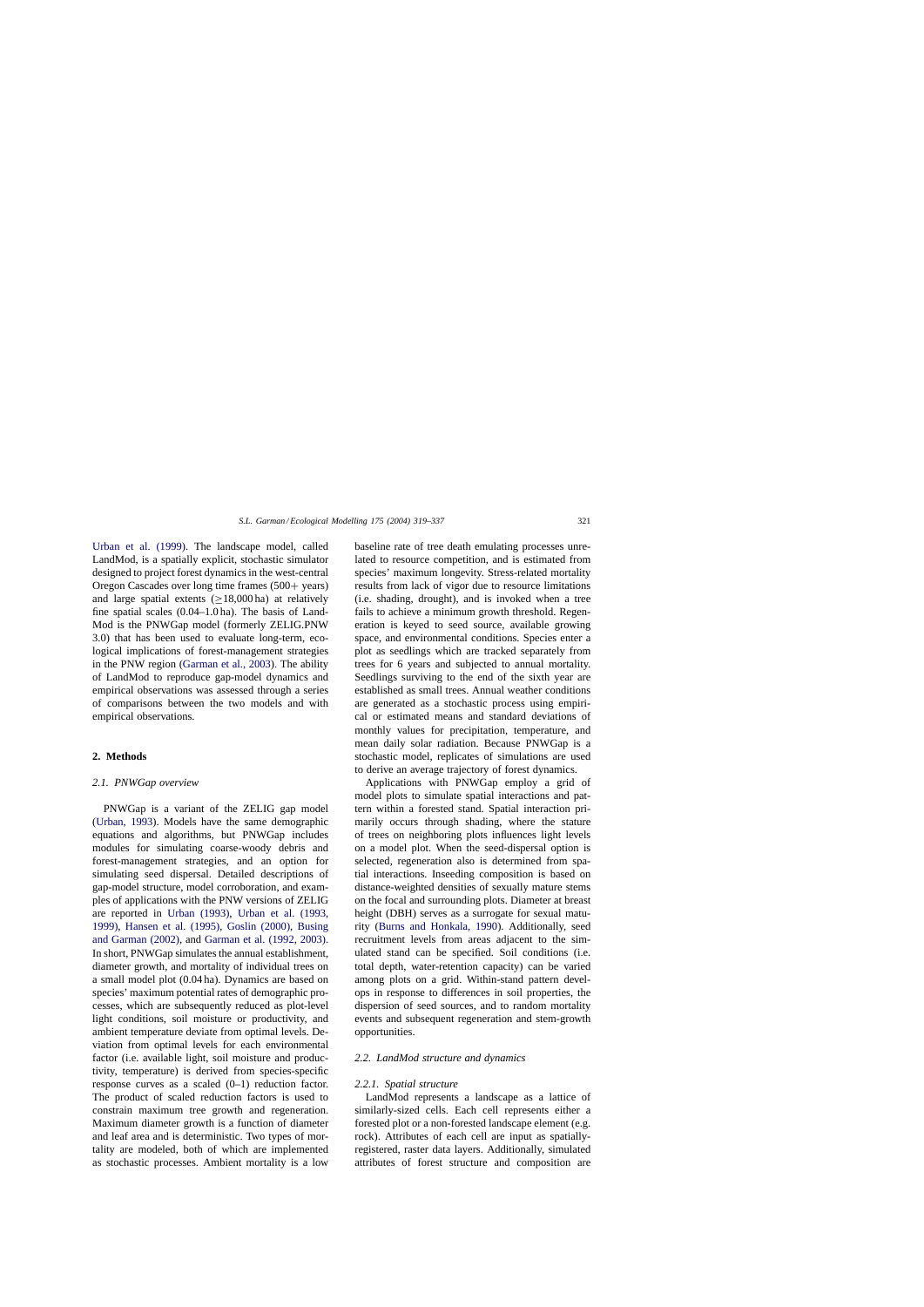stored in data structures associated with each cell. Because structures are dynamically allocated as needed, the spatial extent of a landscape is not limited by software design. Cell size cannot be smaller than the zone of influence of a large, canopy dominant stem (i.e. 0.04 ha minimum), but otherwise is not fixed.

#### *2.2.2. Computational structure and dynamics*

Book keeping and dynamics are simplified in LandMod to balance computational efficiency and prediction accuracy. LandMod is made up of a stage-structured framework, statistical representation of growth and mortality derived from data generated in gap-model simulations, and simplified regeneration and weather calculations. The stage-structured framework is the basis for tracking stems. The frequency of stems is tracked in 5-cm diameter growth stages (hereafter referred to as size classes) separately for each species. Associated with each size class is a single value for tree height and for crown ratio. Height is derived from the mid-point diameter of a size class using species-specific height–diameter equations [\(Garman et al., 1995a\).](#page-17-0) Procedures for deriving leaf area, available light levels, and adjusting crown lengths are fundamentally similar to those of the gap model. Leaf area is derived from tree-diameter allometries and distributed in 1-m intervals along the crown in determining the vertical light profile on a stand; height-to-base of crown is then adjusted upward to the light compensation point of a species. In the gap model, these procedures are performed for each stem and involve the calculation of direct-beam (from the south) and diffuse-sky (other cardinal directions and vertical) light components as a function of sun angle. Calculations of leaf area and of the light profile account for about 80% of processing. In LandMod, leaf area is derived only once for each size class with stems and expanded to the stand-level by stem frequency, thus providing savings in processing time. To further simplify processing, LandMod does not incorporate shading by neighboring stands and assumes a light source directly above the canopy.

Methods for stem transfer among size classes are designed to accommodate a wide range of tree sizes over long time periods. Previous scaling efforts with the gap model successfully parameterized a transition–matrix model for Douglas-fir (*Pseudotsuga menziesii*) forests <160 years old (see ZelStage in [Urban et al., 1999](#page-18-0)). However, to simulate older forests, the matrix-model required variable size-class intervals and time steps to adequately model the transition of large boles with limited diameter growth. Also, partial-stem transfer was problematic when simulating infrequent, large stems [\(Urban et al., 1999\)](#page-18-0). Unlike analytical applications, spatially explicit modeling of landscape pattern requires whole trees. These problems were remedied in LandMod by using a calculated and an accrued diameter increment to model growth transition at a time step of 5 years. For each size class, diameter increment is derived from the mid-point of a size class, crown ratio, and overall growth reduction factor. If the diameter increment is less than the size-class interval, stems remain in the size class and the diameter increment is stored as the accrued increment. In successive time steps the sum of the accrued and the computed increment determines growth transfer among size classes. The accrued diameter increment is updated each time step stems fail to transfer out of a size class. When the sum of the accrued and computed diameter increment exceeds the size-class interval, the new size class is determined, all stems are transferred to the new size class, and the diameter increment in excess of the amount required to advance to the new size class is treated as the accrued increment of transferred stems. When stems enter a new size class, the crown ratio and accrued diameter increment of transferred stems are combined with values of the receiving size class by frequency-weighted averaging. The low end of size-class intervals is used to determine the receiving size class and the transferred accrued increment. When a size class is vacated, all stored information is cleared.

Mortality and regeneration calculations in Land-Mod are similar to those of the gap model, but simplified and scaled to a 5-year time step. A 5-year probability of stress-related mortality for each species is predicted from the mid-point of the size class, crown ratio, and overall growth reduction factor. Because ambient mortality is a totally random process, statistical representation of this mortality source is not possible. Similar to the gap model, LandMod derives the probability of ambient mortality from expected species' longevity, but scaled to a 5-year interval. Each time step, a uniform random variate is generated for each stem in a size class and compared to the maximum of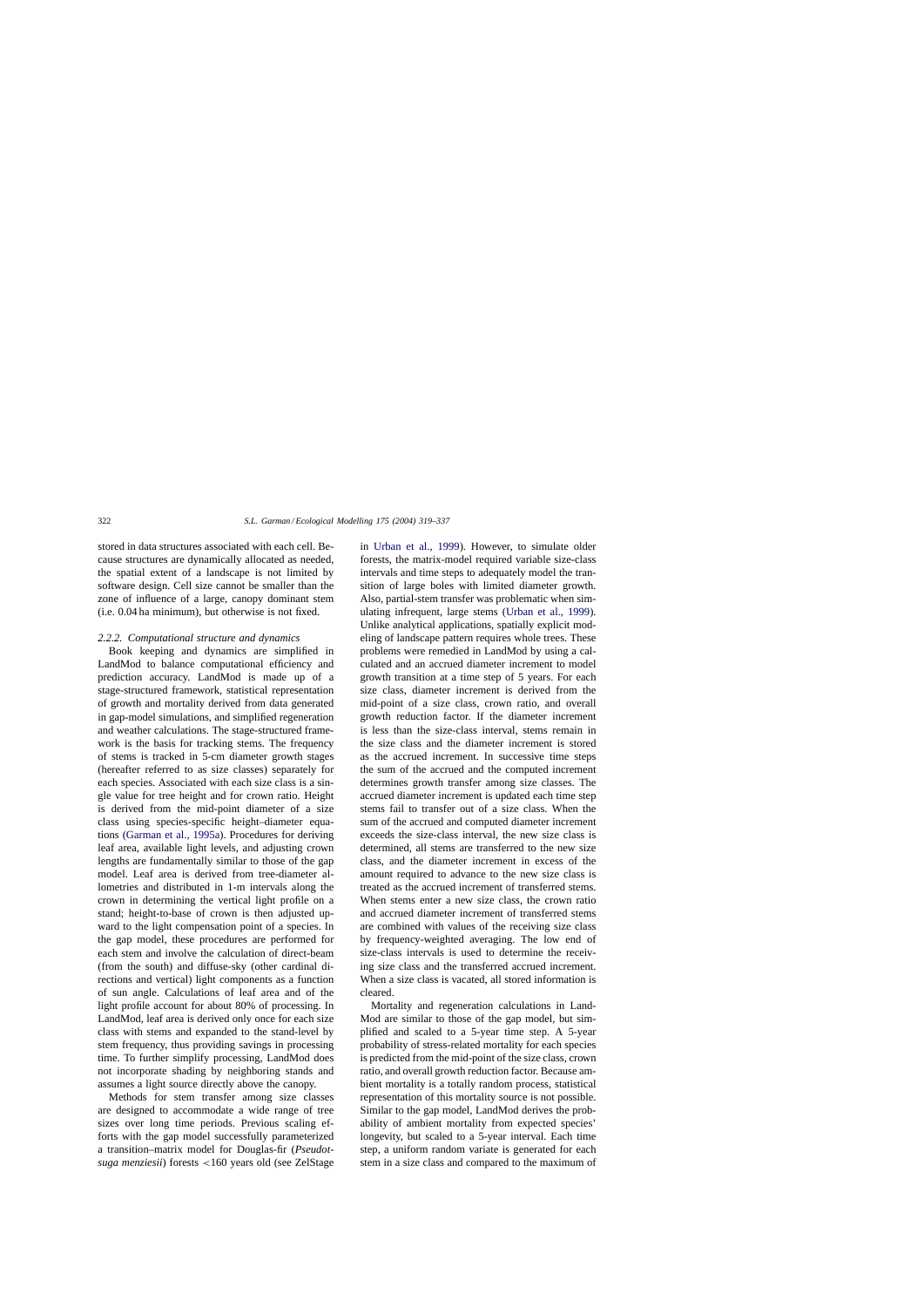the stress-related and ambient mortality probabilities to determine if the stem dies. This approach ensures removal of whole stems, but imposes a stochastic element on the model. Regeneration is deterministic and based on environmental conditions and available growing space on a cell, and a distance-weighted assessment of seed sources from neighboring cells. Available growing space is derived by determining the maximum tree density on a cell, assuming one stem per five square-meters, and subtracting the existing density of stems. Because of the longer time step in LandMod, seedlings are not tracked. To approximate seedling mortality, an elevated penalty for sub-optimal environmental conditions is assessed in the calculation of regeneration density. Stems entering a cell are placed in the smallest size class.

LandMod uses the same growth reduction factors as the gap model, but employs averages or statistical estimates of weather attributes in deriving factors. Mean annual growing degree-days is generated for each cell of a landscape in a pre-processing procedure and input to LandMod as a spatial data layer. The gap model determines the proportion of drought-days in a growing season from measures of solar radiation, elevation, soil conditions, stochastic estimates of precipitation and temperature, and calculated evapotranspiration. LandMod simplifies these calculations by using statistical functions to predict mean proportion of drought-days from elevation and leaf-area-index (LAI) for aspect classes. Because edaphic attributes influence evapotranspiration and thus the relationship between drought-days and LAI, separate equations are required for each soil type on a landscape. Equation coefficients are input to LandMod in an ASCII format, and are indexed by aspect class and soil type. During a simulation, aspect and soil-type data layers are accessed to determine the appropriate drought-day equation for a cell. Similar to the gap model, Land-Mod derives a soil-fertility growth reduction factor whenever biomass production exceeds a maximum amount. Species-specific response curves taken directly from the gap model determine growth reduction factors from input values of growing degree-days, and calculated values of drought-days, biomass production, and available light.

Forest-management events are specified with similar commands and options employed in the gap model, and are implemented during run time. Commands

allow the user to specify an array of thinning and artificial regeneration strategies. Commands and options are numerically coded for each landscape cell in a pre-processing procedure and input to LandMod as spatially explicit data layers.

# *2.3. LandMod parameterization procedures*

Gap-model predictions are used to parameterize the diameter growth, mortality, and drought-day statistical functions used in LandMod. Diameter growth and mortality data are derived with a modified version of the PNWGap model, called MetaGap, that records attributes of individual trees during a simulation. For each tree, MetaGap records the species, the diameter and crown ratio at the beginning of each 5-year period, 5-year diameter increment or cause of mortality (i.e. stress or ambient mortality) if the stem died, and averaged available light over a 5-year period. Additionally, stand-level averages for growing degree-days, proportion of drought-days, and biomass production are recorded for each 5-year period. In a post-processing procedure, averages of growth-reduction attributes (i.e. available light, growing degree-day, proportion of drought-days, and soil productivity) are converted to growth-reduction factors, then to an overall growth reduction factor for each 5-year period for each species. MetaGap simulations are performed on a representative sample of the environmental gradient of a landscape. For each sample location, initial stand configurations are generated by varying the density of a focal tree species from 25 to 100% of estimated maximum density for different stand ages, with all other species equally distributed among the remaining density. Simulations are extended over a 500-year period and replicated 30 times to sample the stochastic variation in gap-model predictions. Data from all simulations are combined and sub-sampled for further processing. For each species, 10 observations per combination of diameter interval (5-cm intervals up to expected maximum diameter), crown-ratio interval (20% intervals), and overall growth reduction factor interval (0.2 intervals) are randomly selected for use in deriving predictive functions.

Predictive functions of diameter growth and mortality are based on equation forms commonly used in forest-growth models (e.g. [Hann and Wang, 1990;](#page-18-0)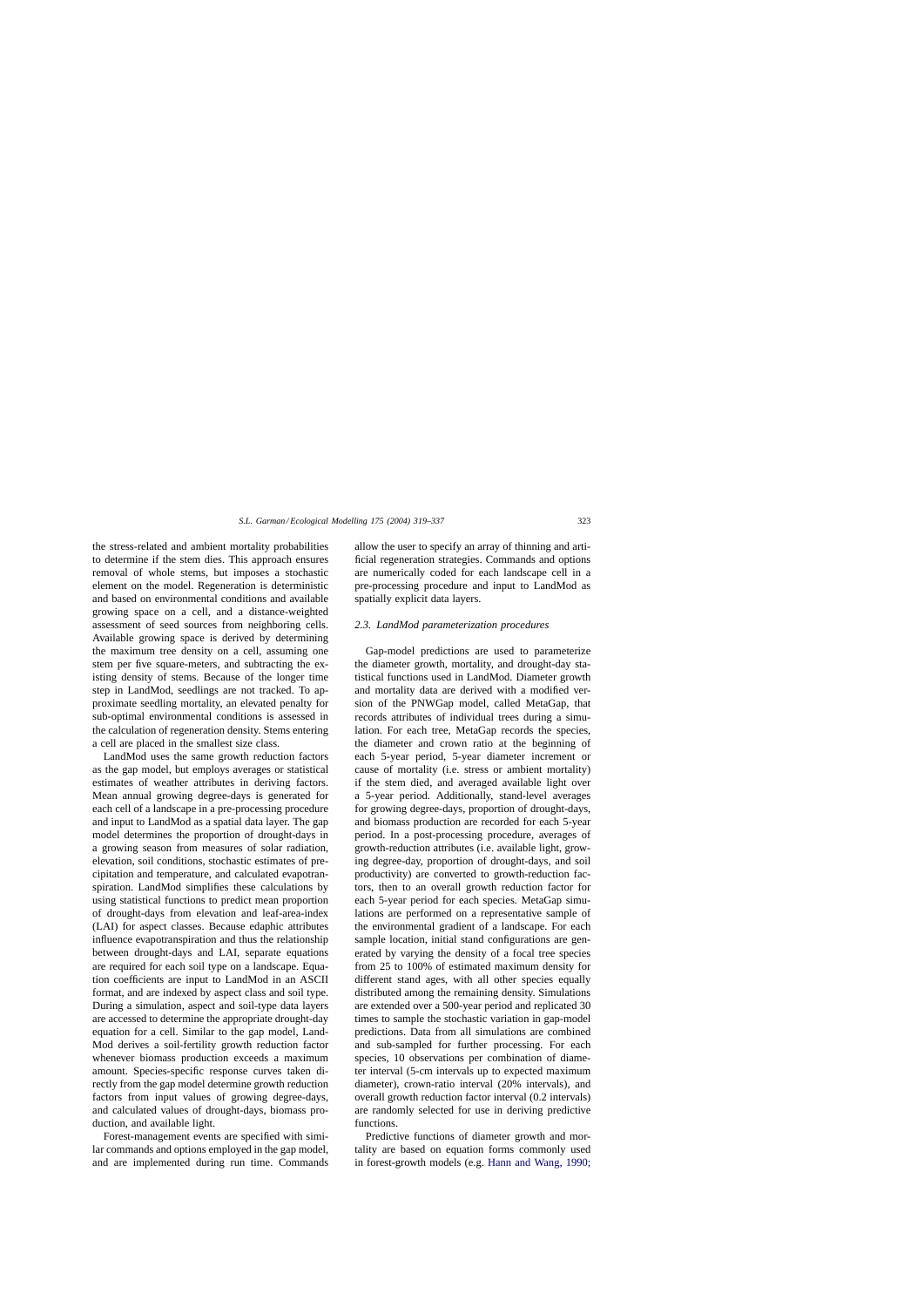<span id="page-5-0"></span>[Hann and Larsen, 1991\),](#page-18-0) but use measures simulated by the gap model as independent variables. Five-year diameter increment for each species is regressed on the mid-point diameter of a size-class, the crown ratio of a size class, and the product of the individual growth reduction factors (i.e. available light, growing degree-day, and the minimum of drought-days and soil-productivity reduction factors) by

$$
\begin{aligned} \text{Dinc} &= \exp[b_0 + b_1 \ln(\text{DBH} + 1) + b_2 \text{DBH}^2 \\ &+ b_3 \ln(\text{CR} + 1) + b_4 \ln(\text{GRF} + 1)], \end{aligned} \tag{1}
$$

where GRF is the overall growth reduction factor, CR is crown ratio, DBH is diameter at breast height (cm),  $b_0$ – $b_4$  are species-specific regression coefficients, and Dinc is the 5-year diameter increment (cm). Dinc is set to 0 if CR or GRF  $= 0$ .

For each species, the proportion of stems succumbing to stress-related mortality in a 5-year time step is derived for diameter, crown ratio, and growth reduction intervals noted above. The probability of stress-related mortality for each species is predicted by

$$
S_{\text{mort}} = \frac{1}{1 + \exp[-1(b_0 + b_1 \text{DBH} + b_2 \text{CR} + b_3 \text{GRF})]},
$$
\n(2)

where  $b_0-b_3$  are species-specific regression coefficients and *S*mort is the 5-year stress-mortality probability.  $S<sub>mort</sub>$  is set to 1 if CR or GRF = 0.

Response surface functions are used to estimate the proportion of drought-days. Data used to generate these functions are derived from simulations with another variant of PNWGap, called MetaDry. MetaDry produces samples of drought-day proportions by exercising the stochastic weather calculations over a prescribed gradient of LAI values (e.g. 0–9). Similar to the procedures for generating growth and mortality data, MetaDry simulations are replicated over a representative sample of the environmental field of a study area. To minimize the number of equations, predictive functions are derived for aspect classes. A response surface for drought-day proportions for each aspect class by soil type is derived by

DrDays = 
$$
b_0 + b_1 ELEV + b_2 LAI + b_3 ELEV^2
$$
  
+  $b_4 LAI^2 + b_5 ELEV^3 + b_6 LAI^3$ , (3)

where LAI is stand-level leaf-area-index, ELEV is elevation (m),  $b_0-b_6$  are regression coefficients for an aspect class and specific soil type, and DrDays is the 5-year average proportion of drought-days during a growing season.

#### *2.4. Initial parameterization*

The current version of LandMod was parameterized for the 18,000-ha Blue River Watershed located in the west-central Oregon Cascades, Willamette National Forest. The 500–1600 m elevation gradient of this watershed encompasses the three major vegetative zones of the western Oregon Cascades ([Franklin](#page-17-0) [and Dyrness, 1973\)](#page-17-0). About 80% of the watershed falls within the western hemlock (*Tsuga heterophylla*) zone  $\left($  < 1100 m), which is characterized by the dominance of Douglas-fir 400–500 years after stand initiation. Western hemlock occurs as a sub-dominant species during this period after which it emerges as the canopy dominant species. Western redcedar (*Thuja plicata*), big-leaf maple (*Acer macrophyllum*), and red alder (*Alnus rubra*) occur sporadically throughout this zone at relatively low densities. Pacific silver fir (*Abies amabilis*) dominates the true-fir zone (1100–1500 m) with noble fir (*Abies procera*) and western hemlock occurring as co-dominants at lower elevations of this zone. Mountain hemlock (*Tsuga mertensiana*) is the dominant species above 1500–1550 m with Pacific silver fir occurring as a co-dominant. Environmental data for the watershed were derived at a 100-m resolution from a Digital Elevation Model, and from predictive models of temperature ([Urban et al., 1993\),](#page-18-0) precipitation [\(Daly](#page-17-0) [et al., 1994\),](#page-17-0) and solar radiation [\(Bonan, 1989\).](#page-17-0) Due to limited information, a single soil type was assumed for the whole landscape. Cells of the watershed were characterized by combinations of slope, aspect, and elevation classes. Replicated MetaGap simulations were performed for a 10% random sample of cells in each combination using a 1-ha stand. Diameter growth and stress mortality functions were developed for the eight most common tree species ([Tables 1 and](#page-6-0) [2\).](#page-6-0) Drought-day estimates were derived from replicated MetaDry simulations conducted on a 5% sample of the landscape. Samples were equally distributed among combinations of eight aspect by six 200-m elevation classes. Because only one soil type was em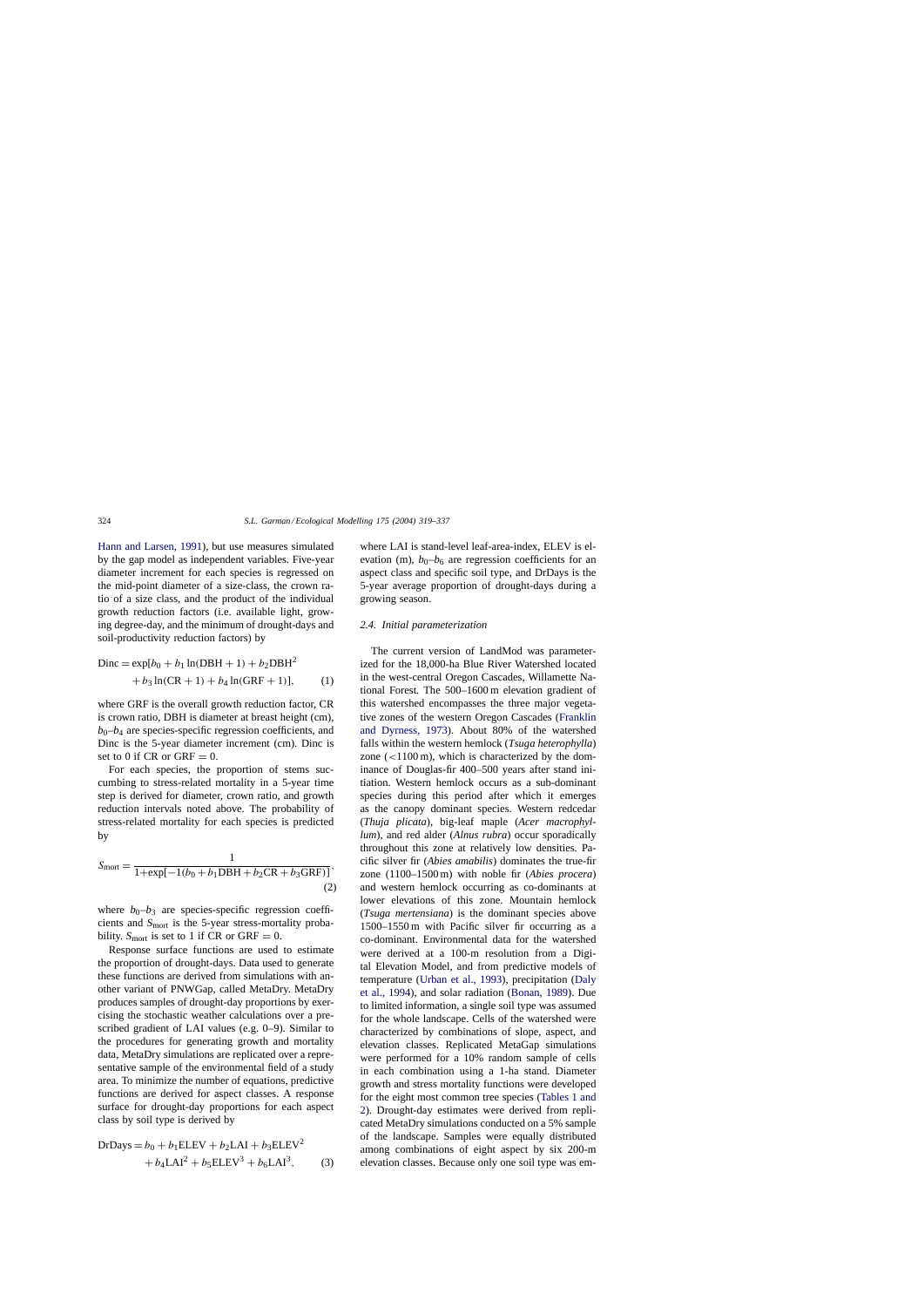<span id="page-6-0"></span>Table 1

Regression coefficients for the diameter increment function in LandMod. Coefficients were derived from results of gap model (MetaGap) simulations in the Blue River Watershed, Oregon (see text). All regression models and coefficients were significant ( $P < 0.0001$ )

| <b>Species</b>                              | Coefficients $(Eq. (1))$ |                |                |          |          |                  |      |  |  |  |
|---------------------------------------------|--------------------------|----------------|----------------|----------|----------|------------------|------|--|--|--|
|                                             | b <sub>0</sub>           | b <sub>1</sub> | b <sub>2</sub> | $b_3$    | $b_4$    | $\boldsymbol{n}$ |      |  |  |  |
| Big-leaf maple ( <i>Acer macrophyllum</i> ) | $-1.590210$              | 0.267209       | $-0.000026784$ | 2.007640 | 1.802077 | 10.000           | 0.93 |  |  |  |
| Douglas-fir (Pseudotsuga menziesii)         | $-0.710157$              | 0.213618       | $-0.000042969$ | 1.906055 | 1.331829 | 12,500           | 0.94 |  |  |  |
| Mountain hemlock (Tsuga mertensiana)        | $-0.389334$              | 0.026130       | $-0.000015170$ | 1.249021 | 1.334041 | 10.000           | 0.81 |  |  |  |
| Noble fir (Abies procera)                   | $-0.391747$              | 0.221986       | $-0.000059035$ | 1.397007 | 0.825012 | 10,000           | 0.83 |  |  |  |
| Pacific silver fir (Abies amabilis)         | $-0.252922$              | 0.158001       | $-0.000040061$ | 1.100499 | 0.699160 | 10,000           | 0.72 |  |  |  |
| Red alder (Alnus rubra)                     | $-1.359353$              | 0.339679       | $-0.000161000$ | 1.981622 | 1.714867 | 5.000            | 0.95 |  |  |  |
| Western hemlock (Tsuga heterophylla)        | $-0.925779$              | 0.188380       | $-0.000038731$ | 1.274983 | 2.070405 | 10,000           | 0.91 |  |  |  |
| Western redcedar (Thuja plicata)            | $-0.913087$              | 0.177457       | $-0.000036407$ | 1.205451 | 1.954673 | 12,500           | 0.89 |  |  |  |

Table 2

Regression coefficients for the stress mortality function in LandMod. Coefficients were derived from results of gap model (MetaGap) simulations in the Blue River Watershed, Oregon (see text). All regression models and coefficients were significant ( $P < 0.0001$ )

| Species            | Coefficients $(Eq. (2))$ |                |                |                |        | Adj. $R^2$ |
|--------------------|--------------------------|----------------|----------------|----------------|--------|------------|
|                    | b <sub>0</sub>           | b <sub>1</sub> | b <sub>2</sub> | $b_3$          | n      |            |
| Big-leaf maple     | 3.411904076              | $-0.136346649$ | $-8.896625759$ | $-4.955266536$ | 10,000 | 0.94       |
| Douglas-fir        | 2.504101925              | $-0.108887048$ | $-7.296973825$ | $-2.041392553$ | 12.500 | 0.98       |
| Mountain hemlock   | 1.487432766              | $-0.093757155$ | $-7.239774890$ | $-1.887944952$ | 10.000 | 0.98       |
| Noble fir          | 2.087224896              | $-0.097609470$ | $-7.142520430$ | $-1.688087036$ | 10.000 | 0.98       |
| Pacific silver fir | 1.451741269              | $-0.099094357$ | $-7.327145574$ | $-1.559508276$ | 10,000 | 0.98       |
| Red alder          | 3.823741754              | $-0.119934830$ | $-7.721860300$ | $-6.291407152$ | 5.000  | 0.95       |
| Western hemlock    | 2.205636046              | $-0.092081963$ | $-8.109368821$ | $-1.967920536$ | 10.000 | 0.98       |
| Western redcedar   | 2.365904514              | $-0.100754944$ | $-7.643834319$ | $-2.708449491$ | 12.500 | 0.96       |

ployed for the whole landscape (1-m deep silty-loam), only one set of drought-day functions was generated (Table 3). Mean growing degree-days was generated analytically for each cell of the landscape using monthly mean temperature values and a  $5.5\,^{\circ}\text{C}$  daily minimum.

#### *2.5. Performance assessments*

Four assessments were conducted to evaluate the performance of LandMod ([Table 4\)](#page-7-0). The first two assessments evaluated the ability of LandMod to reproduce gap-model predictions of natural and

Regression coefficients for the drought-day function in LandMod. Coefficients were derived from results of gap model (MetaDry) simulations in the Blue River Watershed, Oregon (see text). All regression models and coefficients were significant ( $P < 0.0001$ )

| Aspect    | Coefficients $(Eq. (3))$ |                |                |                |             |                  |                |        |      |  |  |  |  |
|-----------|--------------------------|----------------|----------------|----------------|-------------|------------------|----------------|--------|------|--|--|--|--|
|           | b <sub>0</sub>           | b <sub>1</sub> | b <sub>2</sub> | $b_3$          | $b_4$       | $b_5$            | b <sub>6</sub> | n      |      |  |  |  |  |
| N         | 0.294273                 | $-8.62E - 4$   | 0.018085       | $9.18000E - 7$ | $-0.001879$ | $-3.15654E - 10$ | $5.4142E - 5$  | 6.288  | 0.65 |  |  |  |  |
| NE.       | 0.223535                 | $-5.75E - 4$   | 0.020057       | 5.68000E-7     | $-0.001777$ | $-1.88579E - 10$ | $2.9995E - 5$  | 6.780  | 0.69 |  |  |  |  |
| Е         | 0.082038                 | $-1.03E - 4$   | 0.025691       | 7.19783E-8     | $-0.002699$ | $-2.65450E - 11$ | $7.7637E - 5$  | 8.404  | 0.62 |  |  |  |  |
| <b>SE</b> | 0.076554                 | $-7.84E - 5$   | 0.029919       | 4.58417E-8     | $-0.003737$ | $-1.78156E - 11$ | $1.4600E - 4$  | 11.728 | 0.62 |  |  |  |  |
| S         | 0.098794                 | $-1.70E - 4$   | 0.031977       | 1.46000E-7     | $-0.004106$ | $-5.23366E - 11$ | $1.6700E - 4$  | 12.324 | 0.58 |  |  |  |  |
| <b>SW</b> | 0.157876                 | $-3.46E - 4$   | 0.027567       | $3.10000E - 7$ | $-0.003449$ | $-9.69923E - 11$ | $1.3500E - 4$  | 8.924  | 0.51 |  |  |  |  |
| W         | 0.250829                 | $-6.92E - 4$   | 0.024568       | 7.05000E-7     | $-0.002878$ | $-2.35647E - 10$ | $1.0200E - 4$  | 9.740  | 0.62 |  |  |  |  |
| <b>NW</b> | 0.291185                 | $-8.25E - 4$   | 0.018769       | 8.48000E-7     | $-0.002037$ | $-2.83153E - 10$ | $6.3720E - 5$  | 10,080 | 0.63 |  |  |  |  |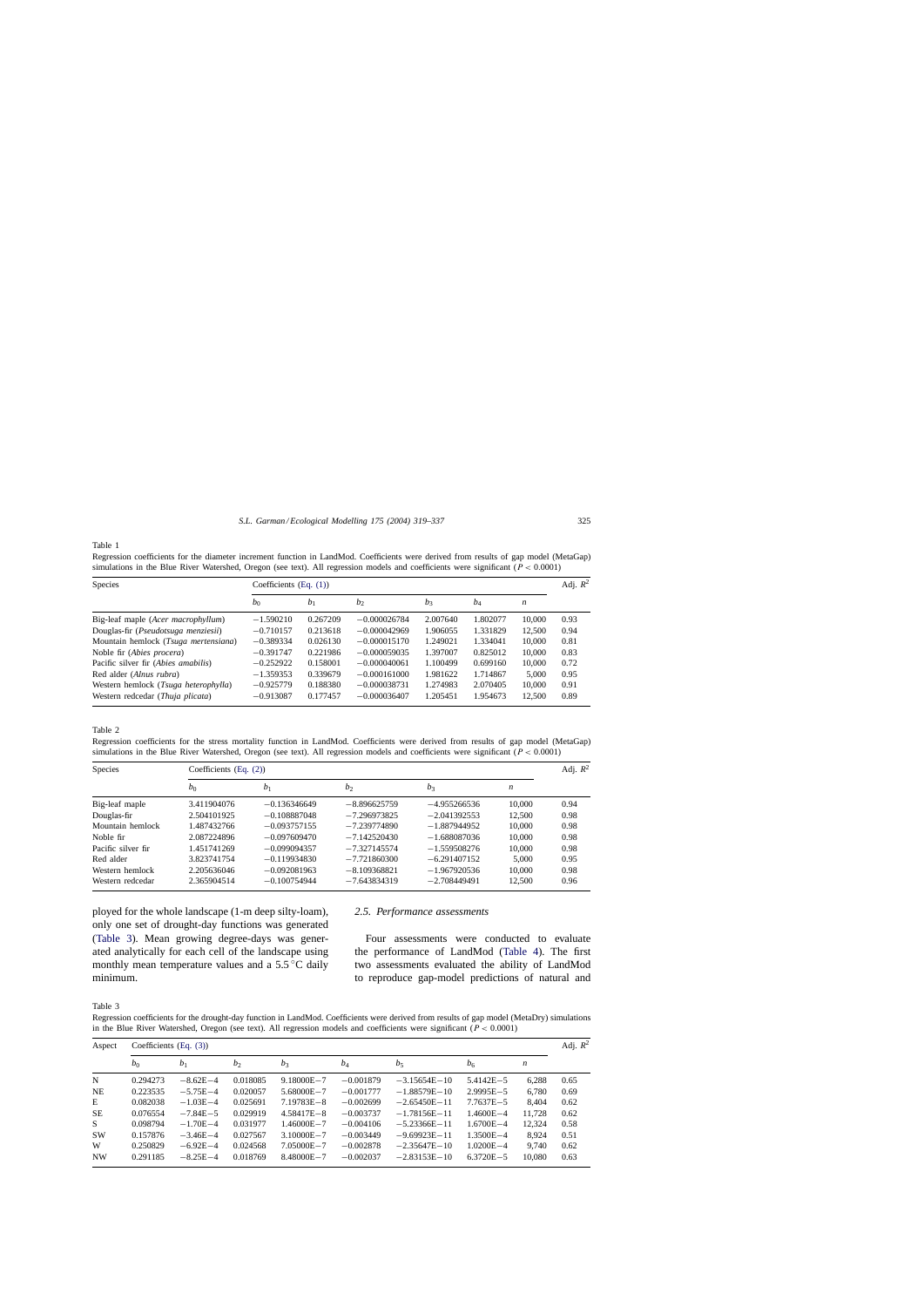| Assessment                                                         | Basis of assessment                                                   | No., elevation, and location of<br>simulated or observed stands           | Initial conditions                                                | Simulation<br>duration (years) |
|--------------------------------------------------------------------|-----------------------------------------------------------------------|---------------------------------------------------------------------------|-------------------------------------------------------------------|--------------------------------|
| Successional development                                           | PNWGap vs. LandMod                                                    | $23a$ , 50-m intervals from 500<br>to 1600 m, Blue River<br>Watershed, OR | Naturally regenerated<br>10-year-old stand for<br>vegetation zone | 500                            |
| Exp. thinning treatments<br>(managed, uneven-aged)<br>stands $)^b$ | PNWGap vs. LandMod                                                    | 8 thinning scenarios at<br>locations listed above                         | $40-$ , $450$ -year-old<br>stands for vegetation<br>zone          | 120                            |
| Douglas-fir time series                                            | Observed <sup>c</sup> vs. LandMod<br>Observed <sup>c</sup> vs. PNWGap | $9.400 - 550$ m. OR Cascades                                              | Conditions at first<br>observation                                | $30 - 90$                      |
| Landscape pattern of<br>potential natural<br>vegetation            | Empirically based map<br>(PNV) vs. LandMod                            | $18,000, 500 - 1,600$ m.<br>Blue River Watershed, OR                      | 10-year-old stand with<br>all eight tree species                  | 300                            |

<span id="page-7-0"></span>Table 4 Summary of the four comparative assessments with LandMod

<sup>a</sup> Southern aspects.

<sup>b</sup> Experimental thinning treatments consisted of the eight possible combinations of initial stand age (40 and 450 years), canopy-cover retention level (15 and 50%) and thinning method (thinning from above and thinning from below). Thinning was implemented at the initiation of a simulation, and at simulation years 60 and 120.

<sup>c</sup> Unmanaged Douglas-fir stands first measured in 1910–1920s ([Munger, 1946\)](#page-18-0) at ca. age 54, and re-measured every 5–10 years for ca. 30 ( $n = 1$ ), 60 ( $n = 3$ ), 70 ( $n = 2$ ), and 90 years ( $n = 3$ ) [\(Acker et al., 1998\).](#page-17-0)

managed forests over an environmental gradient. Simulations were performed on eight aspects. Because model performance tended to be invariant of aspect, only results for a southern aspect are presented. The third assessment involved comparisons of LandMod and PNWGap predictions with observed time series of Douglas-fir stand development. Observed stands were located in the same physiographic province as the Blue River watershed. This assessment afforded a direct comparison of LandMod predictions with empirical observations. It also provided a comparison of how well LandMod predicted observations relative to PNWGap. Environmental inputs to models were extracted from the data base created for the Blue River Watershed or generated using procedures noted above. Simulations used a 1-ha stand. The spatial data layers input to LandMod represented a one-cell landscape. A fixed level of background seed source (i.e. from neighboring stands) was employed for both models. Background levels corresponded to 'typical' forest conditions of the west-central Oregon Cascades and were held constant during a simulation. In the first two assessments, initial stand conditions representative of an elevation zone were generated with the gap model prior to comparisons. Simulations in the time-series assessment were initiated with stand conditions at the first observation period. All model simulations were replicated 30 times.

The landscape assessment (Table 4) evaluated the ability of LandMod to simulate the elevation-mediated pattern of forest communities in a large watershed. LandMod predictions of potential natural vegetation in the Blue River Watershed were compared to a map derived with the Potential Natural Vegetation (PNV) model ([Henderson, 1998\)](#page-18-0). The PNV model is a GIS-based, gradient model that uses empirical relationships to predict vegetative zones from moisture and temperature conditions. The PNV coverage for the Blue River watershed delineated the pattern of the three vegetation zones (see [Section 2.4\)](#page-5-0) at a 1-ha resolution. LandMod simulations used spatial data layers for the entire 18,000-ha watershed with a resolution of 1 ha. All cells were initialized with a young mixed-species forest. Forest development was simulated for 300 years to allow interactions between environmental conditions and modeled demographics to determine species composition and structure. Regeneration was determined dynamically using a maximum dispersal distance of 0.5 km. At the end of a simulation, species' relative importance ([Mueller-Dombois and Ellenberg, 1974](#page-18-0)) on a cell was determined, and used to assign the cell to a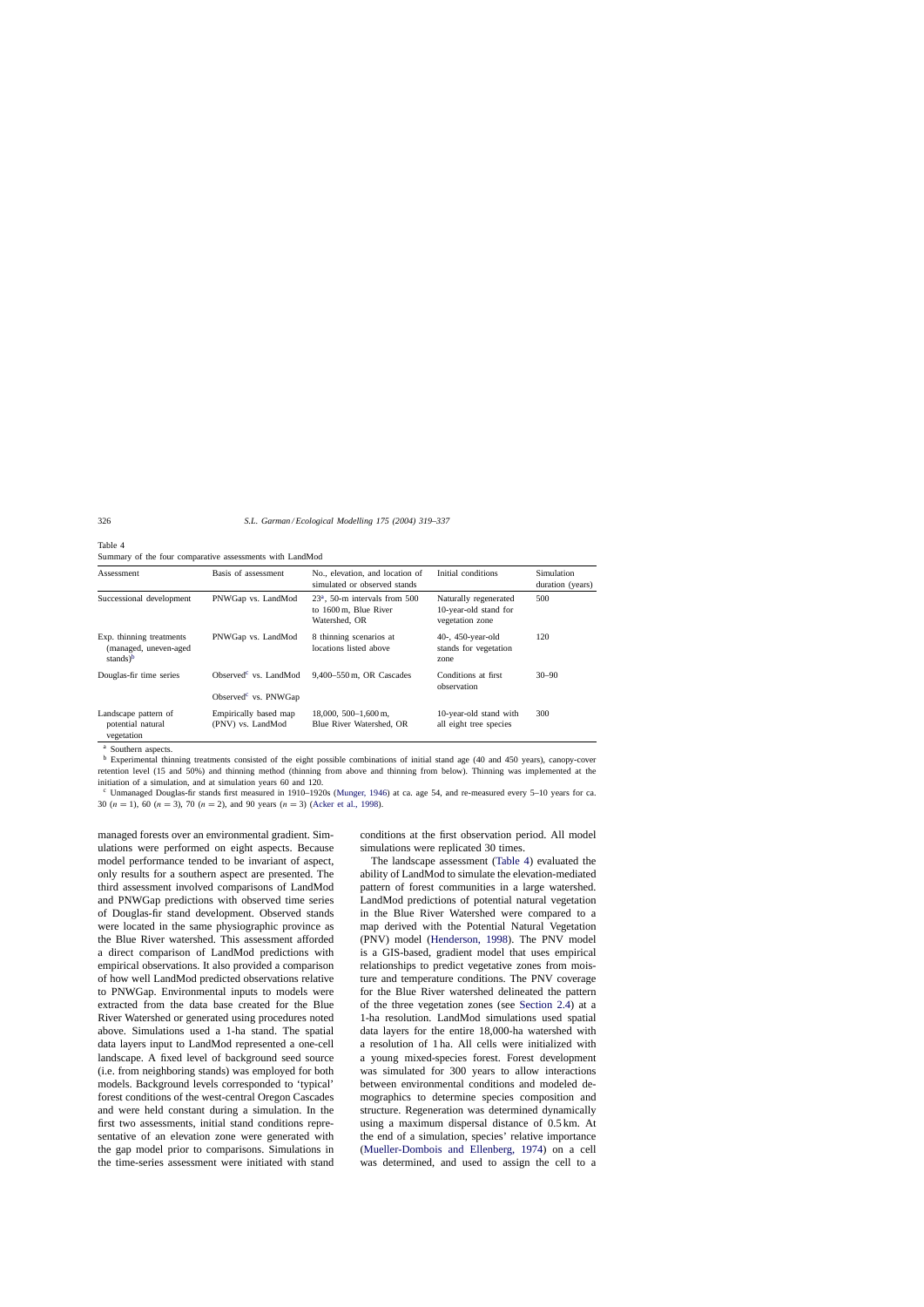natural vegetation zone. Cells were assigned to the western hemlock zone if Douglas-fir (the dominant species 400–500 years after stand initiation) had the highest relative importance, to the true-fir zone if Pacific silver fir had the highest importance value, to the mountain hemlock zone if mountain hemlock had the highest value, or to "other" if one of the other species dominated a stand. Ties were resolved by assigning the zone according to the species with the largest quadratic mean diameter. Landscape-scale simulations were replicated 30 times.

## *2.6. Performance tests*

A summary of performance tests is presented in Table 5. Simulated measures used in all except the

Table 5

| <b>TAUR</b> |  |  |  |                                                           |
|-------------|--|--|--|-----------------------------------------------------------|
|             |  |  |  | Summary of the tests used to evaluate LandMod performance |

| Performance tests                                                                                                                                                                                                         | Assessment                                                   | $n^{\rm a}$ | Measuresb            | Simulation years examined                                                                   |
|---------------------------------------------------------------------------------------------------------------------------------------------------------------------------------------------------------------------------|--------------------------------------------------------------|-------------|----------------------|---------------------------------------------------------------------------------------------|
| Elevation bias: regression of<br>prediction residuals<br>(PNWGap-LandMod) of<br>individual measures on elevation                                                                                                          | Successional development<br>Experimental thinning treatments | 23<br>23    | T.S<br>T, S (Wv)     | 50, 100, and every 100 years<br>55, 115 (60, 120)                                           |
| Initial condition and stand-age bias:<br>regression of prediction residuals<br>(observed-modeled) of individual<br>measures on initial basal area and<br>density, and simulation duration.                                | Douglas-fir time series                                      | 9           | T. S                 | Time of last observation                                                                    |
| Accuracy: Freese's (1960) test of                                                                                                                                                                                         | Successional development                                     | 23          | T.S                  | Every 10 years                                                                              |
| accuracy, comparing PNWGap<br>and LandMod predictions or<br>empirical observations and<br>modeled predictions of individual<br>measures                                                                                   | Experimental thinning treatments<br>Douglas-fir time series  | 23<br>9     | T, S (Wv)<br>T, CHDI | 55, 115 (60, 120)<br>20 years after initial<br>observation, and time<br>of last observation |
| Similarity of diameter distributions:<br>two-sample Kolmogorov-Smirnov                                                                                                                                                    | Successional development                                     | 23          | Cfd                  | 50, 100, and every 100 years                                                                |
| Goodness-of-fit test, comparing<br>PNWGap and LandMod<br>predictions or empirical<br>observations and modeled<br>predictions                                                                                              | Experimental thinning treatments<br>Douglas-fir time series  | 23<br>9     | Cfd<br>Cfd           | 55, 115<br>Same as accuracy test                                                            |
| Thinning treatment effects on<br>prediction residuals<br>(PNWGap-LandMod) of<br>individual measures: three-way<br>ANOVA of initial stand age,<br>thinning treatment, thinning<br>method, and all possible<br>interactions | Experimental thinning treatments                             | 184         | T, S (Wv)            | 115 (120)                                                                                   |
| Spatial fit of PNV map and<br>LandMod predictions of potential<br>natural vegetation:<br>multiple-resolution goodness-of-fit<br>test (Turner et al., 1989)                                                                | Landscape pattern                                            | 18,000      | P <sub>V</sub>       | 300                                                                                         |

<sup>a</sup> Number of simulated or observed stands used in a performance test for each measure and for each simulation year examined.

<sup>b</sup> Measures analyzed in performance tests. T: tree measures: basal area, density, quadratic mean diameter (QMD) by species and all species combined; S: stand-level measures: leaf-area-index (LAI) and canopy-height diversity index (CHDI) (a measure of multi-layer conditions; [Spies and Cohen, 1992\);](#page-18-0) Wv: wood volume extracted by thinning; Cfd: cumulative frequency distributions of 5-cm diameter classes by species and all species combined; Pv: potential natural vegetation (i.e. Douglas-fir, true fir, mountain hemlock).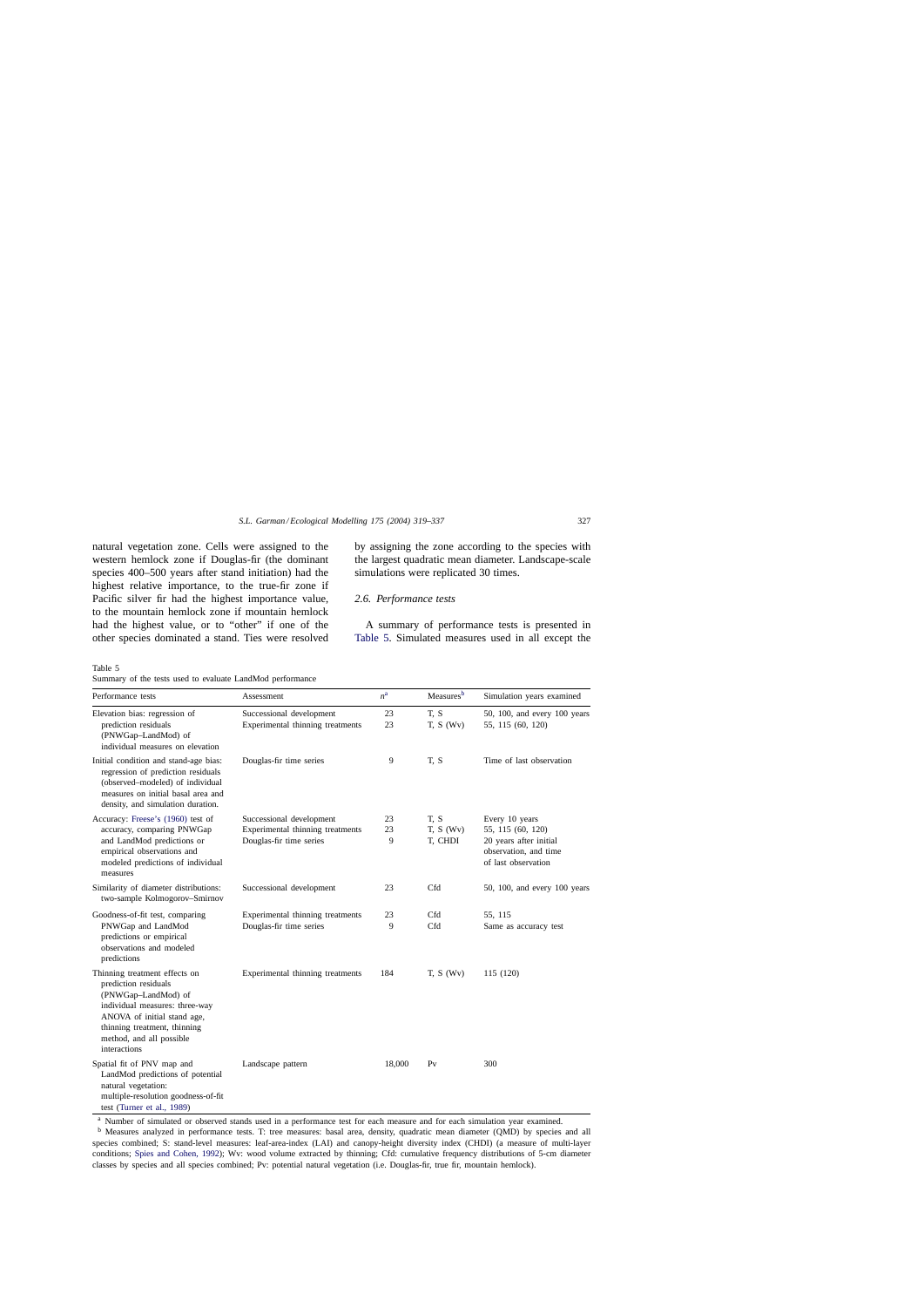landscape-scale tests were means of the 30 replications. Bias in LandMod predictions was evaluated with regression. In the assessments of natural and managed stand development, prediction residuals (PNWGap–LandMod) of individual measures were regressed on elevation to determine consistency in LandMod performance over an environmental gradient. A significant regression was interpreted to indicate bias, and would require subsequent examinations to reveal reasons for bias. Regressions also were performed for multiple time periods to examine for temporal trends in elevation bias. In the time series comparison, regressions of prediction residuals (observed–modeled) for individual measures evaluated bias due to initial stand conditions and observation length. Regressions were performed separately for PNWGap and LandMod predictions.

Agreement between PNWGap and LandMod predictions, and between observed and model predictions was tested with Freese's Chi-square test of accuracy ([Freese, 1960\)](#page-17-0) and Kolmogorov–Smirnov (K–S) goodness-of-fit test. Freese's accuracy test compares a level of desired accuracy (i.e. a critical error value) at a specified probability level with model-prediction error to determine model acceptability. In this study, critical errors and percent critical errors (critical error as a percentage of the true value) were used to indicate rather than test prediction accuracy. All critical errors were determined at the 5% probability level, and indicate a 5% chance of a model-prediction error equal to or greater than the critical value. Critical error values were based on differences between gap model and LandMod predictions, or observations and modeled predictions. Accuracy tests used data combined from all simulated or observed stands of a performance assessment. Predictions of structure (i.e. diameter distribution) were tested with a two-sample K–S test. Pair-wise comparisons were performed for each stand and year combination. In the natural succession and time-series assessments, accuracy and K–S tests were performed at multiple time intervals to evaluate temporal trends in LandMod performance. In the assessment of managed stands, tests with tree and stand measures were performed for simulation years just prior to thinning to evaluate maximal differences between PNWGap and LandMod predictions. Tests with extracted wood volume were performed for the last two thinning entries. All tests were performed separately for the eight experimental thinning scenarios.

Consistency in LandMod performance among management regimes was evaluated with a three-way ANOVA using prediction residuals (PNWGap– LandMod) for all eight treatment combinations at the 23 elevation sites. All experimental treatments ([Table 4\)](#page-7-0) and all possible interactions were included in the ANOVA. Differences between treatment means were tested for significance with the "least significant difference" test.

The goodness-of-fit between the PNV map and LandMod predictions was determined with the multiple-resolution method [\(Turner et al., 1989\).](#page-18-0) This method uses a moving window of varying resolution (i.e. different window sizes) to compare cells of two maps. At the finest resolution, individual cells of the maps are compared. At coarser resolutions, the number of similar cells between maps without regard to spatial arrangement determines fit. Measures of fit are weighted by the corresponding resolution to generate a single overall measure of fit between maps. A mean overall goodness-of-fit was derived by averaging overall fit among the 30 replicates. To characterize prediction errors, topographic attributes and distance from vegetation-zone boundaries of incorrectly predicted cells were summarized.

## **3. Results and discussion**

# *3.1. Successional development comparison*

Elevation explained <14% of the variation in Land-Mod residuals, and was not significant ( $Ps > 0.05$ ) in any regressions. Thus, performance tests of successional development used data combined from all elevations.

Percent critical errors of LandMod predictions of basal area, density, and size for canopy-dominant species and of stand-level measures were generally less than 15% ([Fig. 1\).](#page-10-0) An exception was the 15–22% error levels for density of mountain hemlock between ages 100–250. Prediction accuracy for sub-dominant species varied with frequency of occurrence. Western hemlock was the second most common species in stands  $\langle 1250 \text{ m}$ , accounting for 15–30% of total basal area in old-growth stands. Critical error values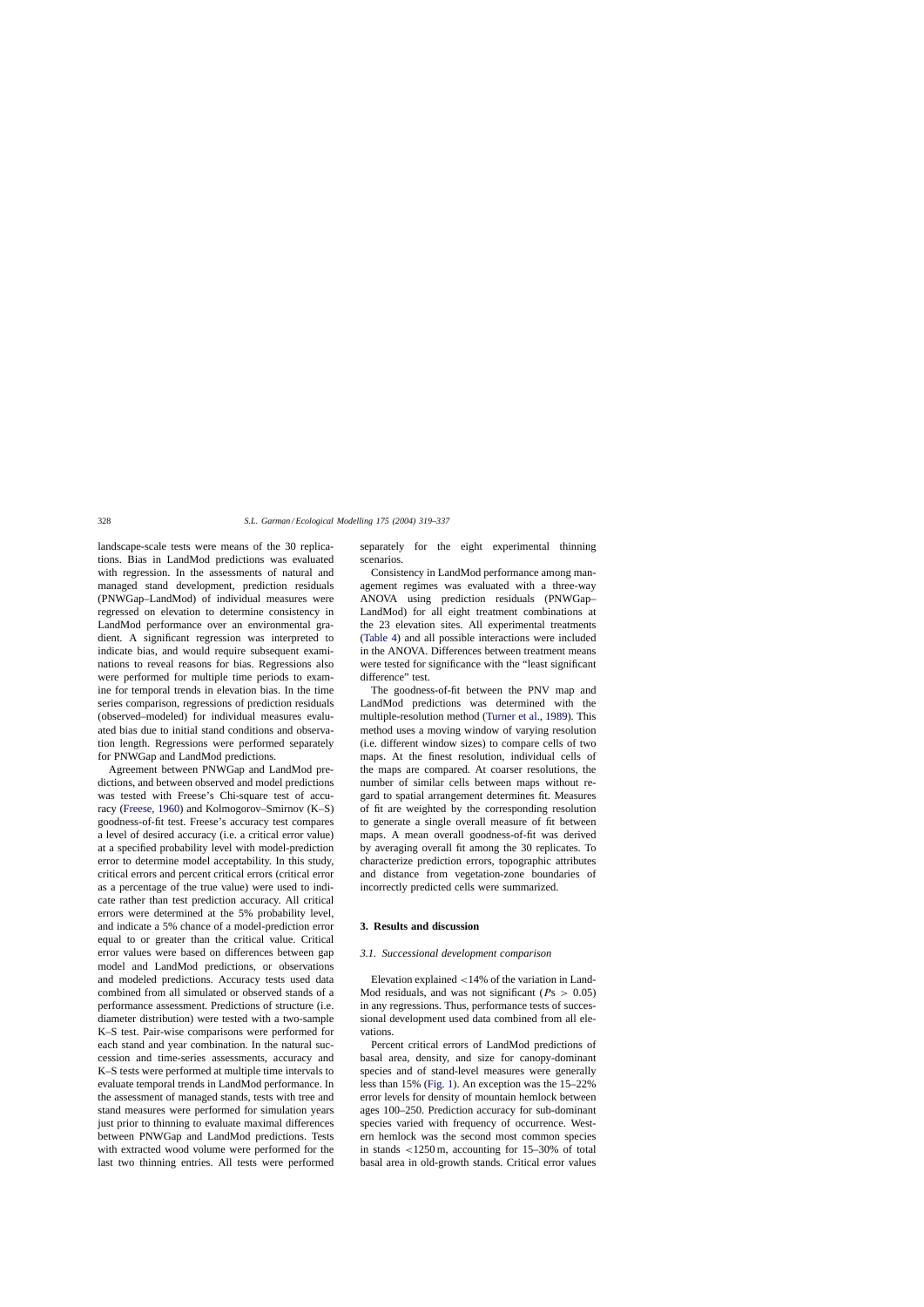<span id="page-10-0"></span>

Fig. 1. Critical error (CE) and percent critical error (PCE) for predictions of selected individual species and stand-levels measures with LandMod for the successional development assessment. Error values were derived at the 5% probability level using [Freese's \(1960\)](#page-17-0) test of accuracy and indicate prediction accuracy of LandMod using the PNWGap model as the standard. All values were based on 23 simulations distributed over the 500–1600 m elevation gradient of the Blue River Watershed, Oregon. Noted in each graph is the tendency for LandMod to over-predict ("+") or under-predict ("−") relative to PNWGap predictions in the first and last half of the 500-year simulation period.

for western hemlock were lower but percent errors were much higher than those for dominant species (Fig. 1). For example, the maximum critical error for prediction of western hemlock basal area was only  $4 \text{ m}^2/\text{ha}$ , but this corresponded to a percent critical error of about 26%. Western redcedar, noble fir, and hardwood species were minor components in simulations with both models, collectively accounting for  $\langle 2\%$  of total basal area and  $\langle 10\%$  of total stem density. Trends in critical errors for these species were similar to those for western hemlock (Fig. 1). However, relative differences between model predictions for these sub-dominant species were much larger. For instance, the critical error for the prediction of big-leaf maple basal area at year 500 was  $1.2 \text{ m}^2/\text{ha}$  which corresponded to a percent critical error of 122%.

Temporal trends in critical errors and prediction bias illustrated important differences between LandMod and the gap model. Relative to the gap model, Land-Mod prediction error for all measures except density tended to increase over the simulated 500-year period (Fig. 1). LandMod also tended to over-predict and under-predict these measures in the first and second half of the 500-year simulations, respectively. Differences in regeneration and growth rates between models accounted for the slight over-prediction. LandMod predicted higher levels of recruitment and diameter growth until stands acquired near maximum LAI at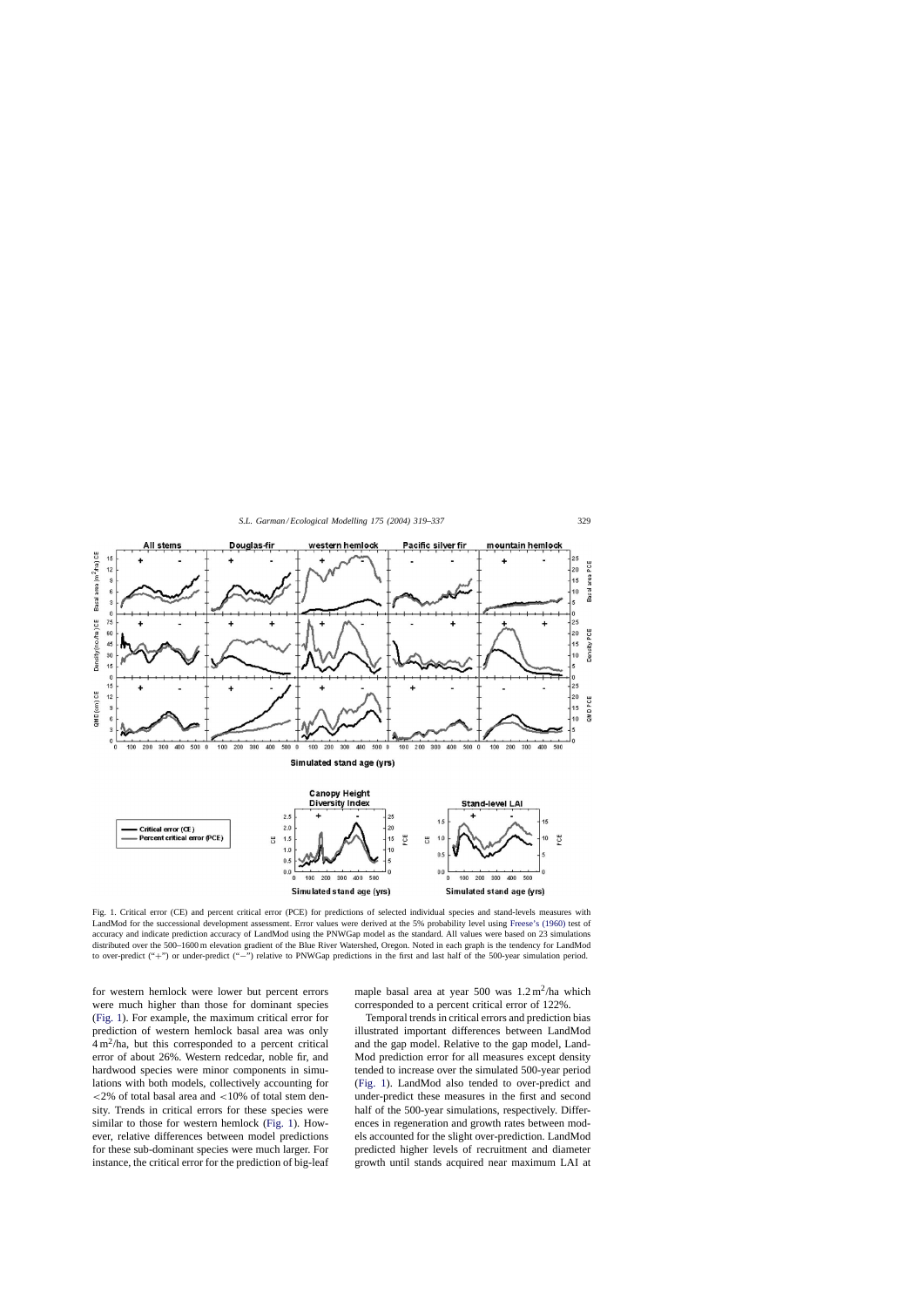years 60–90 after which regeneration rates and growth rates of especially sub-canopy stems were slightly lower compared to the gap model. Under-prediction of basal area and tree size in the latter half of the simulation period largely reflected differences in underlying spatial processes between models. In the gap model, random mortality events create spatial variation in growing conditions within a stand. Stems adjacent to mortality-induced canopy gaps experience accelerated diameter growth due to increased light levels relative to similarly-sized stems located away from gaps. Over long time frames this leads to a noticeable differentiation in the sizes of canopy-dominant stems (e.g. Fig. 2B). Gaps also facilitate the establishment



Fig. 2. Comparison of LandMod and PNWGap predicted diameter distributions (all species combined) for (A) 100 and (B) 400-year-old Douglas-fir stands on a south slope at an elevation of 950 m, Blue River Watershed, Oregon.

and growth of species of intermediate to high shade tolerance. The distance-independent nature of Land-Mod, however, precludes the formation of gaps and thus limits the degree of horizontal variability within a stand. All stems within a size class in LandMod experience the same increase in available light whenever stems of similar or taller stature die. Also, all stems in a size class are advanced at the same rate, resulting in the lack of potential for stems of similar size to experience differential growth. For these reasons, LandMod predicted smaller stems and lower values of basal area in older stands compared to the gap model. Differences in predicted structure between models become more apparent with increasing gap formation in older stands. PNWGap and LandMod predicted diameter distributions for all stems combined and for dominant species were not significantly different  $(P<sub>S</sub> > 0.06)$  up to age 300 (e.g. Fig. 2A), but were significantly different ( $Ps < 0.05$ ) in simulation years examined thereafter at all 23 locations (e.g. Fig. 2B).

# *3.2. Experimental thinning treatments comparison*

Elevation explained <20% of the variation in Land-Mod residuals and was not significant in any of the regressions ( $Ps > 0.08$ ). Given the lack of an elevation bias, data for all 23 sites were used in the performance tests.

Trends in critical errors were similar for individual species and all species combined; only results for all species combined are presented [\(Table 6\).](#page-12-0) For all experimental treatments, percent critical error values for predictions with LandMod ranged from 1.4 to 28.5% with most values being less than 15%. Percent critical errors for tree density and canopy-height diversity index tended to be higher compared to other measures. Error values for most measures did not exhibit obvious temporal trends. An exception was percent critical errors for basal area which tended to increase over time for treatments involving 50% canopy retention and to decrease over time for the 15% retention treatments.

Despite the relatively good agreement between models, there were significant thinning-treatment effects on LandMod predictions. Significant main treatment effects and interactions were indicated by the ANOVA of prediction residuals (PNWGap–LandMod) for each measure [\(Table 7\)](#page-13-0). One or more of the main treatments tended to have substantially greater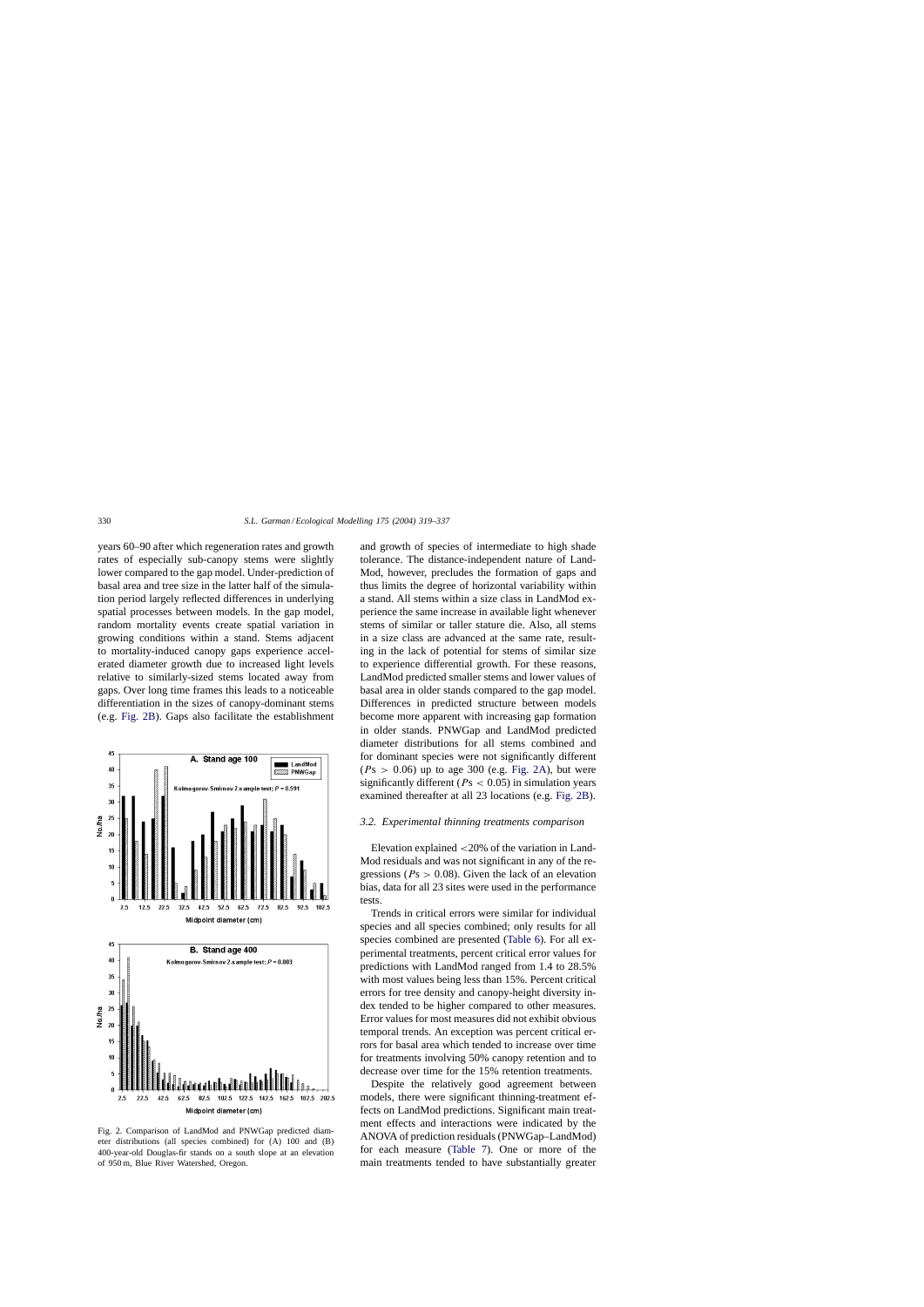<span id="page-12-0"></span>Critical errors (CE) and percen<sup>t</sup> critical errors (PCE) for predictions of stand measures (all species combined) with LandMod for experimental thinning treatments. Error values were derived at the 5% probability level using [Freese's](#page-17-0) (1960) test of accuracy and indicate prediction accuracy of LandMod using the PNWGap model as the standard. All values were based on 23 simulations distributed over the 500–1600 <sup>m</sup> elevation gradient of the Blue River Watershed, Oregon. Year under each measure is simulation year

| Initial stand<br>Thinning method/ | Basal area $(m^2/ha)$ |                 |            |          |           | Density (no./ha)              |      |          |           | Quadratic mean diameter (cm) |      |          |                           |  |
|-----------------------------------|-----------------------|-----------------|------------|----------|-----------|-------------------------------|------|----------|-----------|------------------------------|------|----------|---------------------------|--|
| retention level                   | age (years)           | Year 55         |            | Year 115 |           | Year 55                       |      | Year 115 |           | Year 55                      |      | Year 115 |                           |  |
|                                   | CE                    | <b>PCE</b>      | CE         | PCE      | $\!$ $\!$ | <b>PCE</b>                    | CE   | PCE      | $\!$ $\!$ | <b>PCE</b>                   | CE   | PCE      |                           |  |
| Below/15%                         | 40                    | 8.6             | 18.7       | 4.6      | 9.4       | 60.0                          | 10.8 | 53.0     | 10.0      | 2.8                          | 14.0 | 2.5      | 12.9                      |  |
|                                   | 450                   | 9.0             | 16.1       | 3.9      | 6.5       | 70.6                          | 12.8 | 85.8     | 15.6      | 4.2                          | 10.5 | 3.7      | 9.7                       |  |
| 50%                               | 40                    | 3.0             | 6.3        | 4.2      | 7.6       | 80.8                          | 20.3 | 60.0     | 16.7      | 2.9                          | 7.3  | 4.7      | 10.6                      |  |
|                                   | 450                   | 5.2             | 5.8        | 10.0     | 11.6      | 108.1                         | 19.1 | 74.1     | 14.0      | 3.2                          | 7.0  | 6.7      | 14.5                      |  |
| Above/15%                         | 40                    | 4.5             | 8.2        | 3.8      | 7.9       | 27.6                          | 4.4  | 34.9     | 6.0       | 0.9                          | 2.9  | 0.7      | 2.2                       |  |
|                                   | 450                   | 5.1             | 11.7       | 3.0      | 6.3       | 61.5                          | 9.8  | 45.2     | 7.5       | 3.0                          | 10.3 | 1.1      | 3.6                       |  |
| 50%                               | 40                    | 3.9             | 8.2        | 5.7      | 10.5      | 73.7                          | 12.5 | 66.3     | 10.4      | 3.1                          | 9.2  | 0.5      | 1.4                       |  |
| 450                               | 4.0                   | 10.7            | 10.4       | 18.9     | 50.5      | 8.2                           | 52.5 | 8.7      | 1.4       | 4.8                          | 3.3  | 9.9      |                           |  |
|                                   |                       | Leaf-area-index |            |          |           | Canopy-height diversity index |      |          |           | Extracted volume $(m^3/ha)$  |      |          |                           |  |
|                                   |                       | Year 55         |            | Year 115 |           | Year 55                       |      | Year 115 |           | Year 60                      |      | Year 120 |                           |  |
|                                   |                       | CE              | <b>PCE</b> | CE       | PCE       | CE                            | PCE  | CE       | PCE       | CE                           | PCE  | CE       | $\ensuremath{\text{PCE}}$ |  |
| Below/15%                         | 40                    | 0.8             | 12.0       | 0.4      | 6.8       | 0.6                           | 12.3 | 1.2      | 22.9      | 21.7                         | 5.6  | 20.0     | 5.8                       |  |
|                                   | 450                   | 1.1             | 19.7       | 0.5      | 8.6       | 0.6                           | 14.4 | 0.6      | 13.7      | 41.1                         | 12.3 | 27.6     | 7.5                       |  |
| 50%                               | 40                    | 0.3             | 6.0        | 0.3      | 4.6       | 0.9                           | 17.5 | 0.5      | 8.1       | 19.7                         | 11.0 | 10.9     | 13.1                      |  |
|                                   | 450                   | 0.4             | 4.7        | 0.4      | 6.8       | 0.5                           | 5.8  | 0.6      | 7.2       | 13.6                         | 16.8 | 12.8     | 12.4                      |  |
| Above/15%                         | 40                    | 0.3             | 4.0        | 1.1      | 14.5      | 1.0                           | 22.9 | 0.9      | 19.2      | 44.4                         | 8.0  | 64.6     | 16.7                      |  |
|                                   | 450                   | 0.5             | 7.4        | 0.6      | 8.1       | 1.0                           | 22.9 | 0.9      | 20.1      | 103.1                        | 19.5 | 48.4     | 8.1                       |  |
| 50%                               | 40                    | 0.5             | 8.1        | 0.7      | 9.4       | 0.8                           | 13.6 | 0.6      | 11.5      | 49.8                         | 9.4  | 49.6     | 10.2                      |  |
|                                   | 450                   | 0.6             | 9.3        | 0.5      | 6.4       | 1.7                           | 28.5 | 0.8      | 14.0      | 93.6                         | 18.3 | 57.6     | 9.6                       |  |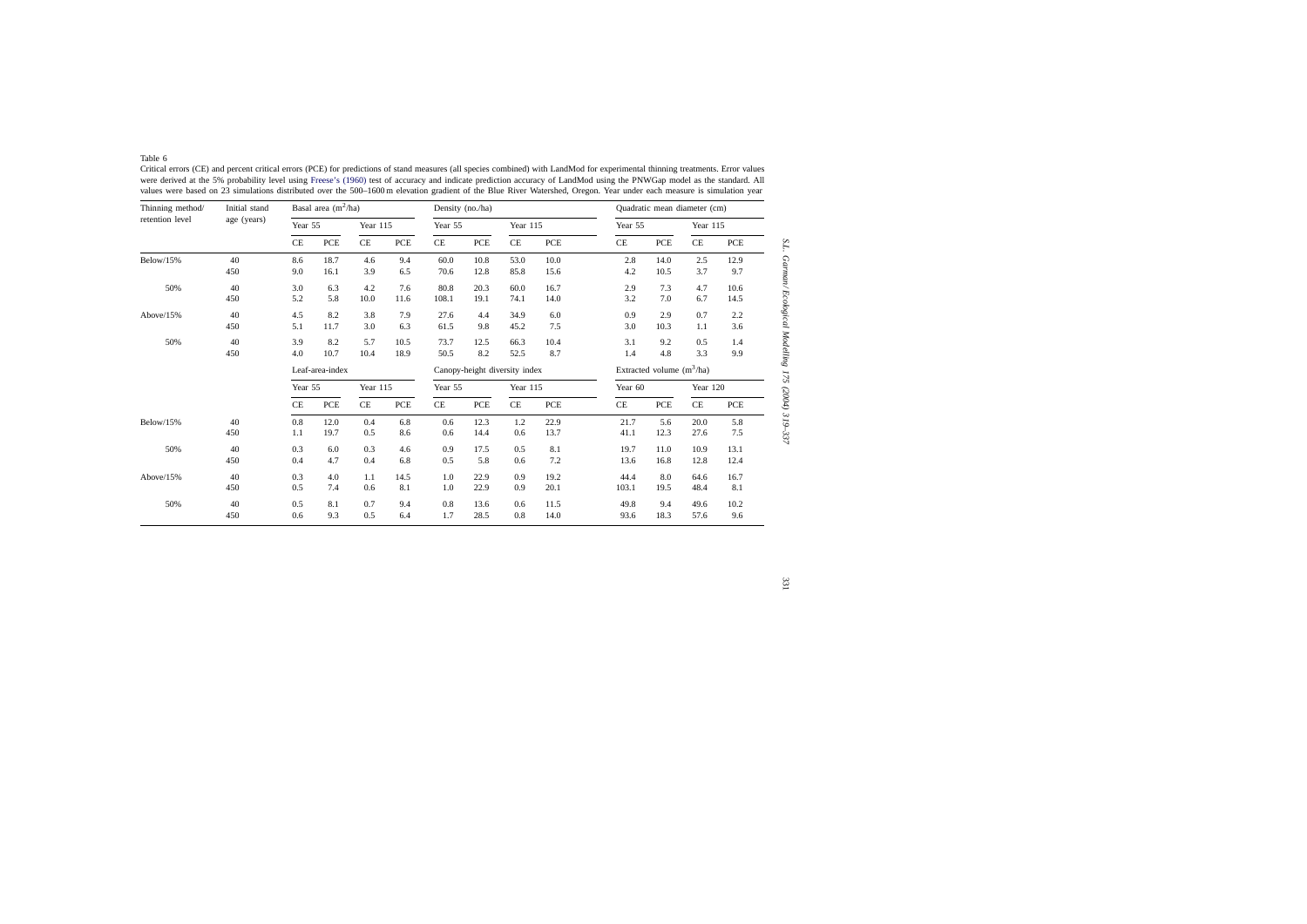<span id="page-13-0"></span>Table 7

Results of a three-factor ANOVA testing the effects of canopy retention level, initial stand age, and thinning method on the differences between PNWGap and LandMod predictions for stand measures (all species combined) at simulation year 115 (year 120 for extracted volume). Treatments included two levels of canopy retention (15 and 50%), two initial stand ages (40, 450 years), and two thinning methods (from below, from above). For all  $F$  tests,  $d.f. = 1183$  (eight treatment combinations simulated at 23 elevations)

| Source                  | Measure                  |        |                    |               |        |                                 |       |                    |       |                                  |                                |        |  |  |
|-------------------------|--------------------------|--------|--------------------|---------------|--------|---------------------------------|-------|--------------------|-------|----------------------------------|--------------------------------|--------|--|--|
|                         | Basal area<br>$(m^2/ha)$ |        | Density<br>(no.ha) |               |        | Quadratic mean<br>diameter (cm) |       | Leaf-area<br>index |       | Canopy-height<br>diversity index | Extracted<br>volume $(m^3/ha)$ |        |  |  |
|                         | F                        | P      | F                  | P             | F      | P                               | F     | P                  | F     | P                                | F                              | P      |  |  |
| Canopy retention (CR)   | 103.22                   | 0.0001 | 0.58               | 0.4485 454.01 |        | 0.0001                          | 1.51  | 0.2205             | 11.20 | 0.0010                           | 3.69                           | 0.0566 |  |  |
| Initial stand age $(A)$ | 75.75                    | 0.0001 | 3.10               | 0.0825        | 2.29   | 0.1316                          | 55.52 | 0.0001             | 12.34 | 0.0006                           | 5.62                           | 0.0190 |  |  |
| Thinning method (TM)    | 39.15                    | 0.0001 | 118.00             | 0.0001        | 507.47 | 0.0001                          | 60.82 | 0.0001             | 1.06  | 0.3055                           | 2.31                           | 0.1305 |  |  |
| $CR \times A$           | 34.97                    | 0.0001 | 0.28               | 0.5982        | 75.67  | 0.0001                          | 3.38  | 0.0694             | 9.79  | 0.0020                           | 3.56                           | 0.0610 |  |  |
| $CR \times TM$          | 0.71                     | 0.4015 | 18.09              | 0.0001        | 263.57 | 0.0001                          | 22.09 | 0.0001             | 11.13 | 0.0010                           | 1.18                           | 0.2795 |  |  |
| $A \times TM$           | 22.44                    | 0.0020 | 17.10              | 0.0001        | 34.11  | 0.0001                          | 1.76  | 0.1886             | 2.12  | 0.1485                           | 10.28                          | 0.0016 |  |  |
| $CR \times A \times TM$ | 0.03                     | 0.8719 | 26.00              | 0.0001        | 284.60 | 0.0001                          | 8.57  | 0.0038             | 9.77  | 0.0021                           | 5.11                           | 0.0250 |  |  |

effect than interaction terms for most measures. For this reason, only main effect means were compared. Mean residuals of main treatment effects were mostly positive, indicating an overall tendency for Land-Mod to under-predict measures compared to the gap model (Table 8). Based on pair-wise comparisons of main-effect means, LandMod residuals tended to be significantly smaller (i.e. in terms of absolute value) for thinning treatments that promoted a sparse or compacted residual canopy (i.e. 15% canopy retention, 40-year-old stand, thinning from above) compared to treatments resulting in a dense or tall canopy (Table 8). The thinning method especially influenced agreement between models in predicted structure. Diameter distributions predicted by PNWGap and LandMod at simulation years 55 and 115 were not significantly different ( $Ps > 0.06$ ) for treatments involving thinning from above but were significantly different ( $Ps < 0.04$ ) for all treatment combinations that involved thinning from below.

Inspection of simulated stand conditions revealed increasing differences in regeneration and growth rates between models with increasing stature and density of the residual canopy. Contributing to these differences was the tendency for light-profile estimates to be less similar between models with increasing canopy complexity. This trend reflected underlying differences in how the two models calculate available light. Light penetration in gaps and under complex canopies is enhanced in the gap model due to its consideration of solar geometry (i.e. sun angle, diffuse and direct-beam sources) [\(Urban et al., 1991;](#page-18-0)

Mean (±1 S.E.) of LandMod residuals (PNWGap–LandMod) for the main effects of the experimental thinning treatments (see Table 7). Measures are for all species combined. Pairs in boldface were significantly different  $(d.f. = 176, P < 0.05)$  based on the "least significant difference" test

| Measure                       | Main effects            |                |                           |                |                 |               |  |  |  |  |  |
|-------------------------------|-------------------------|----------------|---------------------------|----------------|-----------------|---------------|--|--|--|--|--|
|                               | Canopy retention $(\%)$ |                | Initial stand age (years) |                | Thinning method |               |  |  |  |  |  |
|                               | 15                      | 50             | 40                        | 450            | <b>Below</b>    | Above         |  |  |  |  |  |
| Basal area $(m^2/ha)$         | $-0.36(0.39)$           | 3.45(0.62)     | $-0.10(0.46)$             | 3.18(0.60)     | 2.73(0.62)      | 0.36(0.50)    |  |  |  |  |  |
| Density (no./ha)              | $-9.41(5.64)$           | $-12.76(7.21)$ | $-6.39(5.98)$             | $-17.71(6.95)$ | 39.27(5.66)     | 8.88 $(4.91)$ |  |  |  |  |  |
| Quadratic mean diameter (cm)  | 0.53(0.20)              | 3.74(0.50)     | 2.03(0.58)                | 2.25(0.26)     | 3.65(0.53)      | 0.62(0.15)    |  |  |  |  |  |
| Leaf-area-index               | 0.24(0.06)              | 0.20(0.04)     | 0.36(0.05)                | 0.08(0.05)     | 0.36(0.05)      | 0.07(0.04)    |  |  |  |  |  |
| Canopy-height diversity index | $-0.63(0.13)$           | $-0.34(0.04)$  | $-0.33(0.07)$             | $-0.64(0.12)$  | $-0.53(0.13)$   | $-0.44(0.06)$ |  |  |  |  |  |
| Extracted volume $(m^3/ha)$   | 3.74(4.18)              | 0.20(3.96)     | $-3.88(4.00)$             | 7.66(3.96)     | $-2.28(2.03)$   | 6.44(5.52)    |  |  |  |  |  |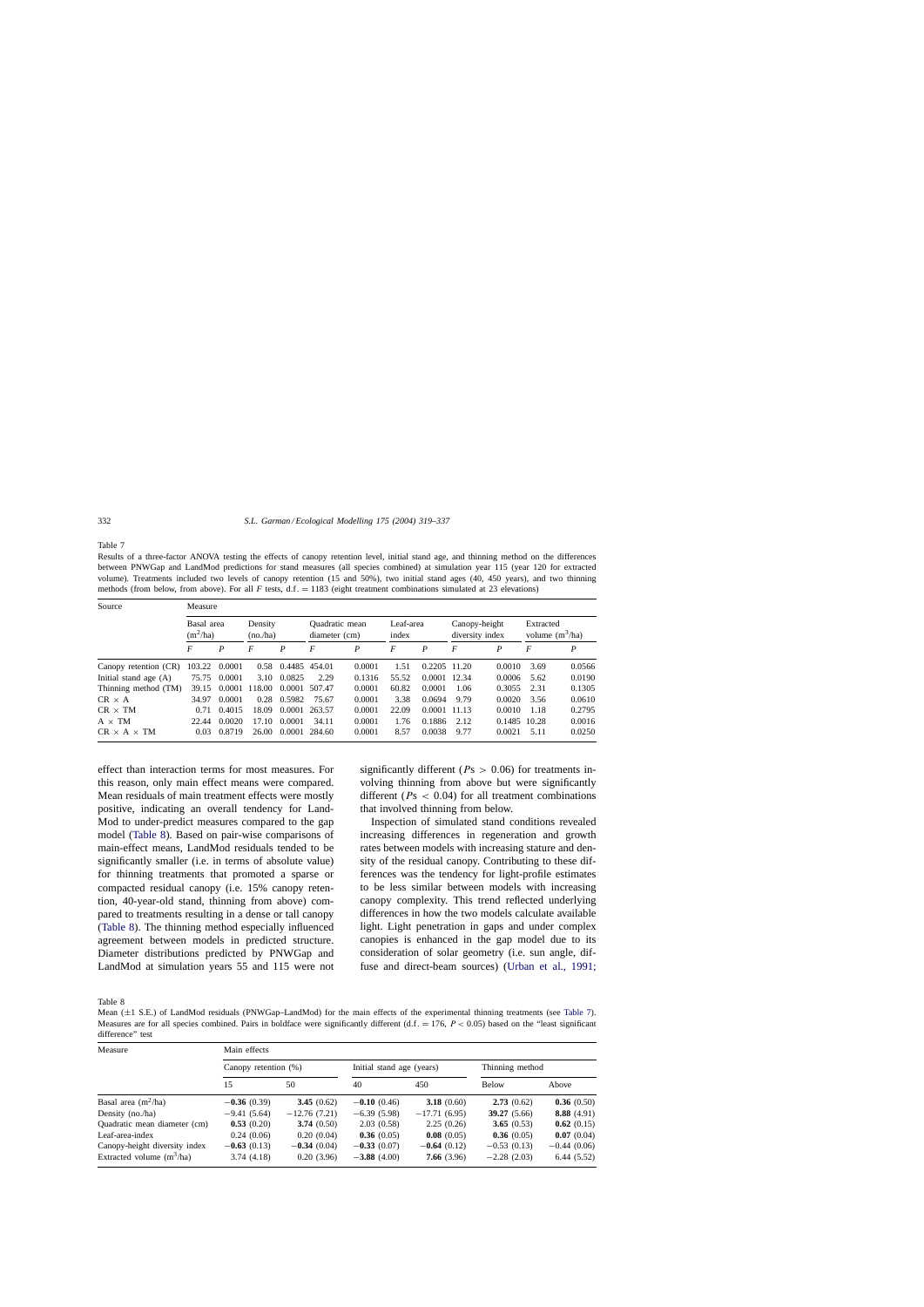[Weishampel and Urban, 1996\).](#page-18-0) Calculations are simplified in LandMod by assuming a vertical light source and no horizontal shading. For treatments promoting tall or dense canopies (e.g. thinning from below, thinning in old-growth stands, 50% canopy retention), gap model values of ground-level light levels were on average 11% (8–15%) greater than corresponding LandMod estimates. For the treatments promoting short or compacted canopies, predicted light levels generally were more similar between models, with gap-model values only about 5% (2–7%) greater than those estimated by LandMod.

## *3.3. Douglas-fir time series comparison*

Both models predicted observed Douglas-fir and stand-level measures reasonably well, but LandMod was slightly less accurate than the gap model (Table 9). Critical error values for predictions with both models increased between the time periods examined. Overall, percent critical errors were <15% for predictions of basal area and quadratic mean diameter for all stems combined and for Douglas-fir, and for canopy-height diversity index. Model predictions were slightly less accurate for density of Douglas-fir and all stems combined, with percent critical error values ranging up to 16–22%. Densities of shade-tolerant tree species, primarily big-leaf maple and western hemlock, increased over time in the observed stands, but were only a minor component of total basal area. Both models predicted measures of these species with low accuracy (54–149%). The spatial variation simulated in the gap model, however, facilitated growth of shade-tolerant stems and resulted in slightly higher prediction accuracy for sub-dominant species compared to LandMod. Based on averages of prediction residuals, models over-predicted density of Douglas-fir by the last observation period and under-predicted all other measures in the two time periods examined. For both models, prediction residuals for measures at the end of simulations were not significantly correlated ( $Ps > 0.08$ ) with initial stand attributes or length of observation. Also, modeled and observed diameter distributions for all stems combined and for Douglas-fir were not significantly different ( $Ps > 0.08$ ) for the two time periods examined.

# *3.4. Landscape pattern comparison*

LandMod predictions of potential natural vegetation closely matched the PNV map. Mean overall fit of LandMod predictions was  $94\%$  (S.E. = 0.01). On

Critical error (CE) and percent critical error (PCE) in the comparison of PNWGap and LandMod predictions with observed trends in nine, low-elevation (400–500 m) Douglas-fir stands. Error values were derived at the 5% probability level using [Freese's \(1960\)](#page-17-0) test of accuracy and indicate the accuracy of models in predicting measures of actual stands. Comparisons were performed at 20 years after the initial observation and at the time of the last observation

| Measure/stand age (years)     | Total |         |      |            | Douglas-fir |            |           |            | All other species combined |       |           |       |  |
|-------------------------------|-------|---------|------|------------|-------------|------------|-----------|------------|----------------------------|-------|-----------|-------|--|
|                               |       | LandMod |      | PNWGap     | LandMod     |            | PNWGap    |            | LandMod                    |       | PNWGap    |       |  |
|                               | CE    | PCE     | CE   | <b>PCE</b> | CE          | <b>PCE</b> | <b>CE</b> | <b>PCE</b> | CE                         | PCE   | <b>CE</b> | PCE   |  |
| Basal area $(m^2/ha)$         |       |         |      |            |             |            |           |            |                            |       |           |       |  |
| 74                            | 3.6   | 5.8     | 2.0  | 3.4        | 3.4         | 5.9        | 1.6       | 2.8        | 0.8                        | 134.0 | 0.5       | 87.0  |  |
| $84 - 144$                    | 9.9   | 12.1    | 7.1  | 8.6        | 7.5         | 9.7        | 5.7       | 7.5        | 4.9                        | 147.3 | 4.5       | 125.2 |  |
| Density (no./ha)              |       |         |      |            |             |            |           |            |                            |       |           |       |  |
| 74                            | 33.2  | 6.3     | 32.0 | 6.3        | 34.3        | 6.8        | 32.8      | 6.2        | 8.7                        | 128.1 | 3.7       | 54.4  |  |
| $84 - 144$                    | 47.9  | 18.4    | 45.8 | 15.7       | 48.4        | 22.2       | 41.3      | 16.8       | 79.3                       | 148.9 | 73.4      | 136.7 |  |
| Quadratic mean diameter (cm)  |       |         |      |            |             |            |           |            |                            |       |           |       |  |
| 74                            | 1.8   | 4.8     | 1.7  | 4.5        | 1.9         | 5.0        | 1.7       | 4.6        | 26.9                       | 67.8  | 24.2      | 61.8  |  |
| $84 - 144$                    | 6.7   | 10.5    | 6.4  | 10.2       | 9.2         | 13.8       | 8.8       | 13.2       | 22.1                       | 75.7  | 16.5      | 54.5  |  |
| Canopy-height diversity index |       |         |      |            |             |            |           |            |                            |       |           |       |  |
| 74                            | 0 3   | 6.1     | 0.3  | 6.1        |             |            |           |            |                            |       |           |       |  |
| 84-144                        | 0.6   | 14.4    | 0.6  | 14.4       |             |            |           |            |                            |       |           |       |  |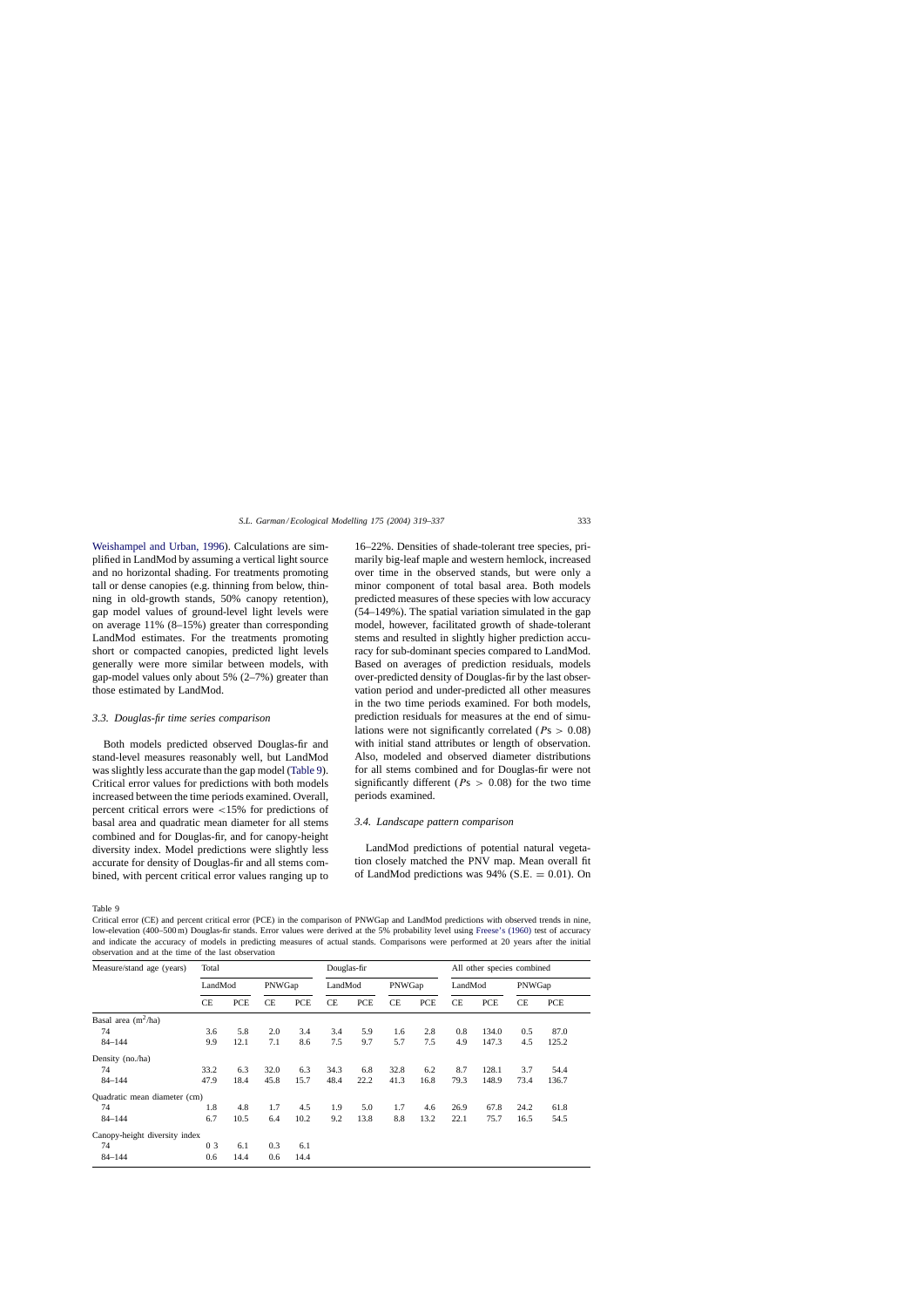

Fig. 3. Potential natural vegetation of the Blue River Watershed estimated by the PNV model [\(Henderson, 1998\)](#page-18-0) (A), and a representative example of incorrect predictions with LandMod (B).

average, LandMod incorrectly predicted  $4.4\%$  (S.E.  $=$ 0.32) of the cells in the western hemlock zone as true-fir, and  $3.4\%$  (S.E. = 0.21) of the cells in the true-fir zone as western hemlock (Fig. 3). About 85%  $(S.E. = 0.91)$  of these incorrect predictions occurred along the boundary  $(+3$  cells) of the western hemlock and true-fir zones. Additionally, the majority of incorrectly predicted cells in these two zones occurred on aspect–elevation combinations characteristic of climatic conditions of the other zone. About  $69\%$  (S.E.  $=$ 1.81) of the incorrectly scored cells in the western hemlock zone were on northerly aspects between 1050 and 1200 m, with the remainder about equally distributed among the other aspects. Of the true-fir cells incorrectly predicted, about 47% (S.E.  $= 0.78$ ) were on southerly exposures between 1100 and 1200 m, and  $34\%$  (S.E. = 0.31) were on north and northeast aspects at lower elevations (1000 and 1100 m). On average, LandMod incorrectly predicted  $12\%$  (S.E. = 0.43) of the mountain hemlock cells as true-fir, with 90% (S.E.  $= 0.10$ ) of these cells occurring along the boundary with the true-fir zone on southerly aspects between 1400 and 1500 m.

The topographic position and boundary proximity of LandMod prediction errors suggest a deficiency in modeled environmental conditions. However, mean values of growing degree-days and of drought-day proportions of correctly and incorrectly predicted cells of similar topographic position were not significantly different (two-sample *t*-test; Ps > 0.29), and only a minority (7–15%) of cells along zone boundaries tended to be predicted incorrectly. Alternative explanations for the patterns of LandMod prediction errors include potential differences in the underlying climatic data layers between models, and error in the PNV map. Climatic information used in the two models were based on data from similar meteorological stations, but were expanded to the landscape scale with different interpolation methods. Slight differences in the two environmental fields could partly explain the aspect–elevation combinations of the LandMod prediction errors. The PNV map is derived from regression models that have inherent prediction error. Because of the overall difficulty in predicting discrete breaks between vegetation zones, error levels of the PNV model likely are higher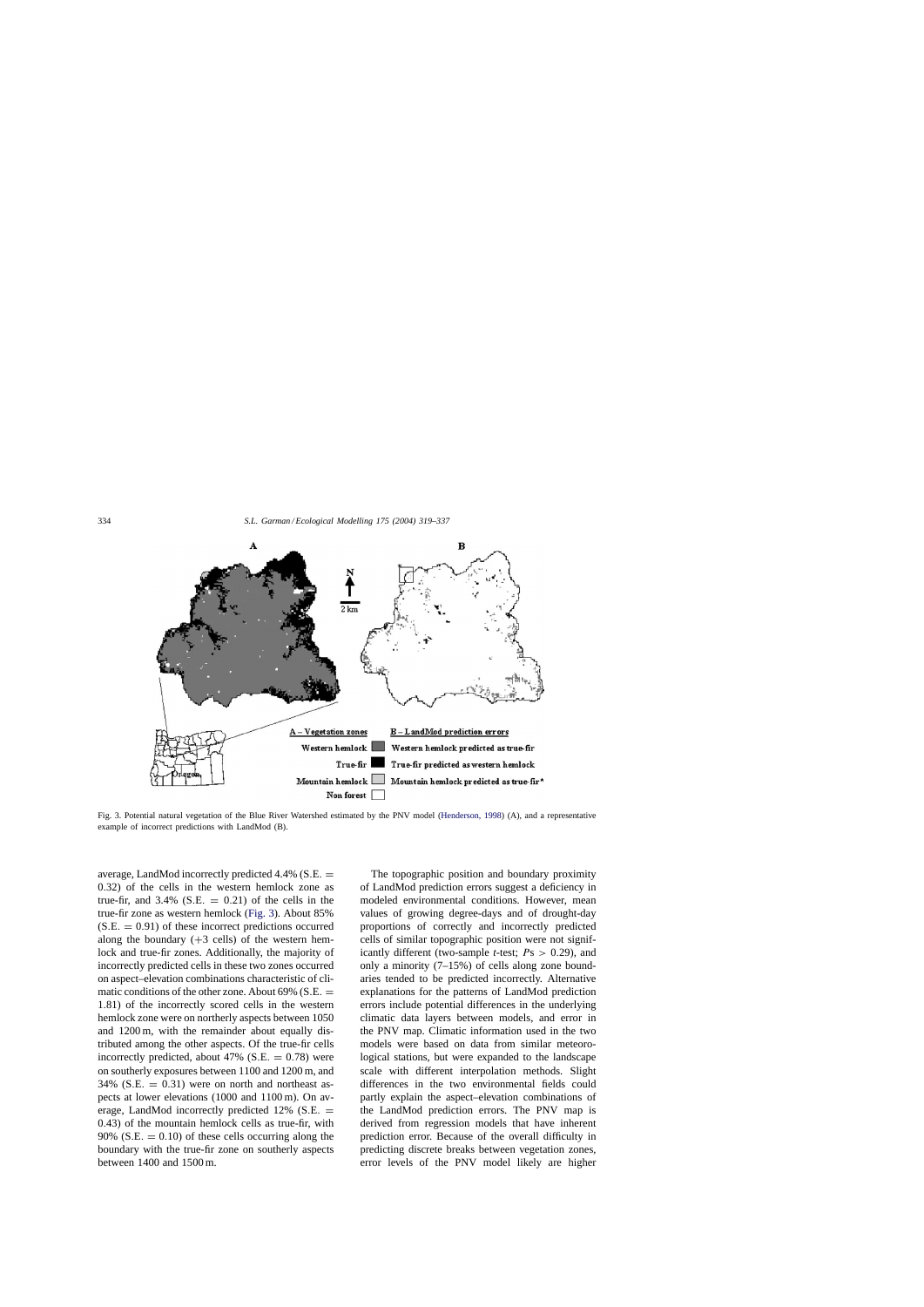at zone boundaries. This alone could explain the concentration of LandMod prediction errors along boundaries of vegetation zones. Despite these and other possible confounding factors, results of this comparison indicated a reasonable ability of Land-Mod to predict realistic forest-community patterns over an environmental gradient.

#### **4. Summary and conclusions**

An efficient model for simulating forest landscape change in western Oregon, called LandMod, was developed by scaling the PNWGap gap model to operate at a coarser resolution. Scaling was achieved with the statistical estimation of gap-model predictions of demographics for 5-cm size-classes and a 5-year time step, and the use of mean approximations of environmental inputs. LandMod provided more rapid projections (about 58 times faster) of fine-scale, forest dynamics than the PNWGap model with only a nominal reduction in accuracy. In comparisons with the gap model, percent critical errors ( $\alpha = 0.05$ ) for predictions of dominant tree species and stand-level measures with LandMod ranged from 1.4 to 29% with the majority of critical errors being less than 15%. Of the measures examined, predictions of stem density differed the most between models. Model comparisons with field observations indicated slightly lower prediction accuracy with LandMod compared to the gap model. Reduction in accuracy with LandMod was expected given the simplifications necessary for computational efficiency. Overall performance of Land-Mod, however, typifies achievements of other attempts to create simplified, diameter-class variants from existing tree models (e.g. [Ek and Monserud, 1979;](#page-17-0) [Haight and Getz, 1987\)](#page-17-0), and to enhance gap-model efficiency by modeling stem aggregates (e.g. height classes) instead of individuals [\(Fulton, 1991\).](#page-17-0)

Despite the relatively good performance of Land-Mod, tests revealed three notable deficiencies warranting further consideration. Uniform growth transfer of all stems in a size class led to under-prediction of stem-size variation and of large stems in older stands. A possible refinement is the use of multiple growth equations developed from the variance structure of the parameterization data. A range of equations for each species could be derived by varying the mean regression coefficients by one to two standard deviations in accordance with the underlying covariance structure. Diameter increment of individual stems in a size class could then be based on a randomly selected growth equation. Another deficiency was the under-prediction of available light and resulting stem growth in stands with complex canopies. Expanding the light-profile calculations to include effects of sun angle, topographic position, and horizontal shading should improve predictions, and additionally enhance the spatially explicit framework of the model. Efficient light-regime calculations could be developed as statistical abstractions of gap-model procedures. Lastly, LandMod consistently under-predicted mean size of infrequent, sub-dominant tree species. Refinements noted above are anticipated to enhance growth predictions for sub-dominant species. Further testing after model enhancements will be essential to ensure correction of deficiencies.

LandMod was parameterized and evaluated at a 1-ha spatial grain for the west-central Oregon Cascades. The applicability of the current parameterization to other ecoregions in the PNW region is unknown. A different parameterization likely will be required for landscapes of higher or lower site productivity and with substantially different environmental conditions. Also, the sensitivity of LandMod predictions to grain size remains to be determined. Before using LandMod outside of west-central Oregon or with spatial grains other than 1 ha, model behavior should be evaluated to determine parameterization adequacy or needs.

LandMod provides an alternative method for simulating forest change at landscape scales. Land-Mod simulates species-level dynamics similar to forest-management simulators (e.g. [Sessions et al.,](#page-18-0) [1999\),](#page-18-0) but at a finer spatial scale and over much longer time periods. Similar to other species-based ecological simulators (e.g. [Mladenoff and He, 1999; H](#page-18-0)e [et al., 1999a, 2002\),](#page-18-0) LandMod incorporates environmental constraints to tree demographics and spatial processes in the form of seed dispersal, but explicitly models forest structure. Other spatial processes, such as natural disturbance and wood delivery to streams, and stand-level processes, such as dead-wood dynamics and carbon sequestration, are being incorporated in ongoing efforts.

LandMod was designed to address specific forest management and research questions in western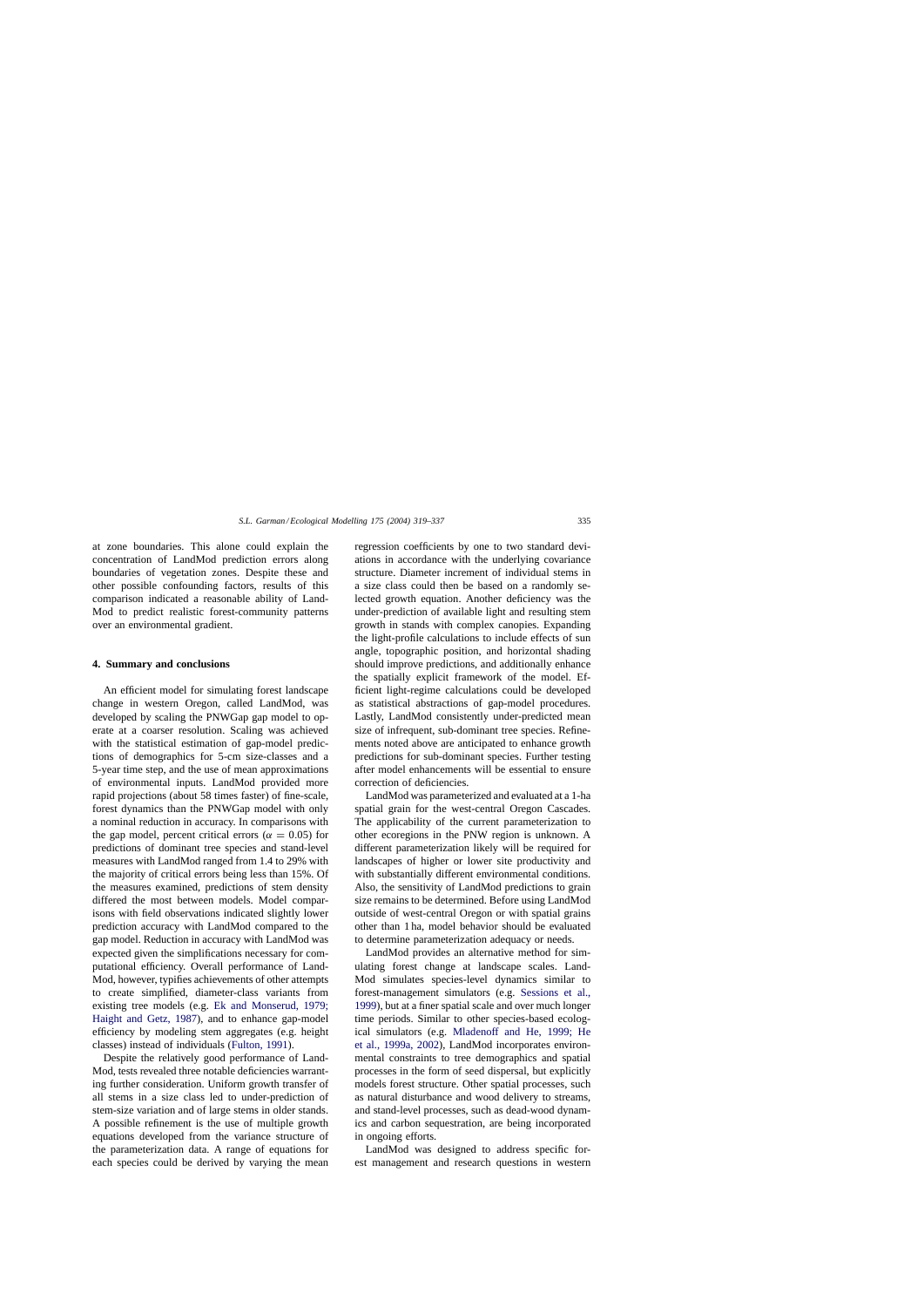<span id="page-17-0"></span>Oregon. Topical issues pertaining to the effects of forest and landscape structure on a range of ecosystem properties warranted the explicit simulation of tree size and density at fine spatial scales. The computer memory and processing load required to accommodate this detail, however, imposes limits to the number of landscape cells and thus landscape area that LandMod can simulate. Most ecological simulators are capable of simulating landscapes 0.5–4-million hectares in size (e.g. [He and Mladenoff, 1999; He](#page-18-0) [et al., 1999b; Yemshanov and Perera, 2002](#page-18-0)). A reasonable upper limit for LandMod using a 1-ha cell size is about 500,000 ha. Thus, LandMod is best suited for studies at watershed to sub-regional levels rather than at regional levels.

#### **Acknowledgements**

This research was funded by grants from the National Science Foundation Biological Computation Program (DBI-9615937) and the H.J. Andrews long-term Ecological Research Program (DEB-9632921), and the USDA Forest Service Coastal Landscape Analysis and Modeling Program. I thank D. Urban and M. Acevedo for their insights on scaling gap models, D. Zheng for assistance in creating the environmental data layers, and R. Busing, R. Pabst, and two anonymous reviewers for valuable critique of an earlier draft.

#### **References**

- Acevedo, M., Urban, D.L., Ablan, M., 1995. Transition and gap models of forest dynamics. Ecol. Appl. 5, 1040–1055.
- Acker, S.A., McKee, W.A., Harmon, M.E., Franklin, J.F., 1998. long-term research on forest dynamics in the Pacific Northwest: a network of permanent forest plots. In: Dallneier, F., Comiskey, J.A. (Eds.), Forest Biodiversity in North, Central and South America, and the Caribbean, Man and The Biosphere Series, vol. 21. The Parthenon Publishing Group, New York, pp. 93– 106.
- Armstrong, J.S., 1999. Forecasting for environmental decision making. In: Dale, V.H., English, M.R. (Eds.), Tools to Aid Environmental Decision Making. Springet-Verlag, New York, pp. 192–225.
- Bonan, G.B., 1989. A computer model for the solar radiation, soil moisture, and soil thermal regimes in boreal forests. Ecol. Model. 45, 275–306.
- Brown, J.R., MacLeod, N.D., 1996. Integrating ecology into natural resource management policy. Environ. Manage. 20, 289–296.
- Burns, R.M., Honkala, B.H. (Tech. Coords.), 1990. Silvics of North America: Volume 1. Conifers, Volume II. Hardwoods. Agriculture Handbook 654. US Department of Agriculture, Forest Service, Washington, DC, 675, 877 pp.
- Busing, R.T., Garman, S.L., 2002. Promoting old-growth characteristics and long-term wood production in Douglas-fir forests. For. Ecol. Manage. 160, 161–175.
- Chertov, O., Komarov, A., Andrienko, G., Andrienko, N., Gatalsky, P., 2002. Integrating forest simulation models and spatial–temporal interactive visulization for decision making at landscape level. Ecol. Model. 148, 47–65.
- Crookston, N.L., Havis, R.N., 2002. Second forest vegetation simulator conference. In: Conference Proceedings, RMRS-P-26. US Department of Agriculture, Forest Service, Rocky Mountain Research Station, Fort Collins, CO, 208 pp.
- Daly, C., Neilson, R.P., Phillips, D.L., 1994. A statisticaltopographic model for mapping climatological precipitation over mountainous terrain. J. Appl. Meteorol. 33, 140–158.
- Ek, A.R., Monserud, R.A., 1979. Performance and comparison of stand growth models based on individual tree and diameterclass growth. Can. J. For. Res. 9, 231–244.
- FEMAT (Forest Ecosystem Management Assessment Team), 1993. Forest Ecosystem Management: An Ecological, Economic, and Social Assessment. US Department of Agriculture, Portland, OR.
- Franklin, J.F., Dyrness, C.T., 1973. Natural vegetation of Oregon and Washington. General Technical Report PNW-GTR-8. US Department of Agriculture, Forest Service, Pacific Northwest Research Station, Portland, OR, 417 pp.
- Freese, R., 1960. Testing accuracy. For. Sci. 6, 139–145.
- Fulton, M.A., 1991. Computationally efficient forest succession model: design and initial tests. For. Ecol. Manage. 42, 23–34.
- Garman, S.L., Acker, S.A., Ohmann, J.L., Spies, T.A., 1995a. Asymptotic height–diameter equations for twenty-four tree species in western Oregon. Research Contribution 10, Oregon State University, College of Forestry, Forest Research Laboratory. Corvallis, OR, 22 pp.
- Garman, S.L., Cissel, J.H., Mayo, J.H., 2003. Accelerating development of late-successional conditions in young managed Douglas-fir stands: a simulation study. General Technical Report PNW-GTR-557. US Department of Agriculture, Forest Service, Pacific Northwest Research Station, Portland, OR, 57 pp.
- Garman, S.L., Hansen, A.J., Urban, D.L., Lee, P.F., 1992. Alternative silvicultural practices and diversity of animal habitat in western Oregon: a computer simulation approach. In: Luker, P. (Ed.), Proceedings of the 1992 Summer Simulation Conference. The Society for Computer Simulation, Reno, NV, pp. 777–781.
- Garman, S.L., Spies, T.A., Cohen, W.B., Means, J.E., Bradshaw, G.A., Dippon, D., 1995b. Modeling, monitoring, and displaying ecological change at watershed to landscape scales: tools for ecosystem management. Special Publication #2, Forest and Rangeland Ecosystem Science Center, USDI/NBS, Corvallis, OR, 179 pp.
- Goslin, M.N., 2000. Parameterization and assessment of the ZELIG simulation model for Coastal Oregon. Technical Report, Forest